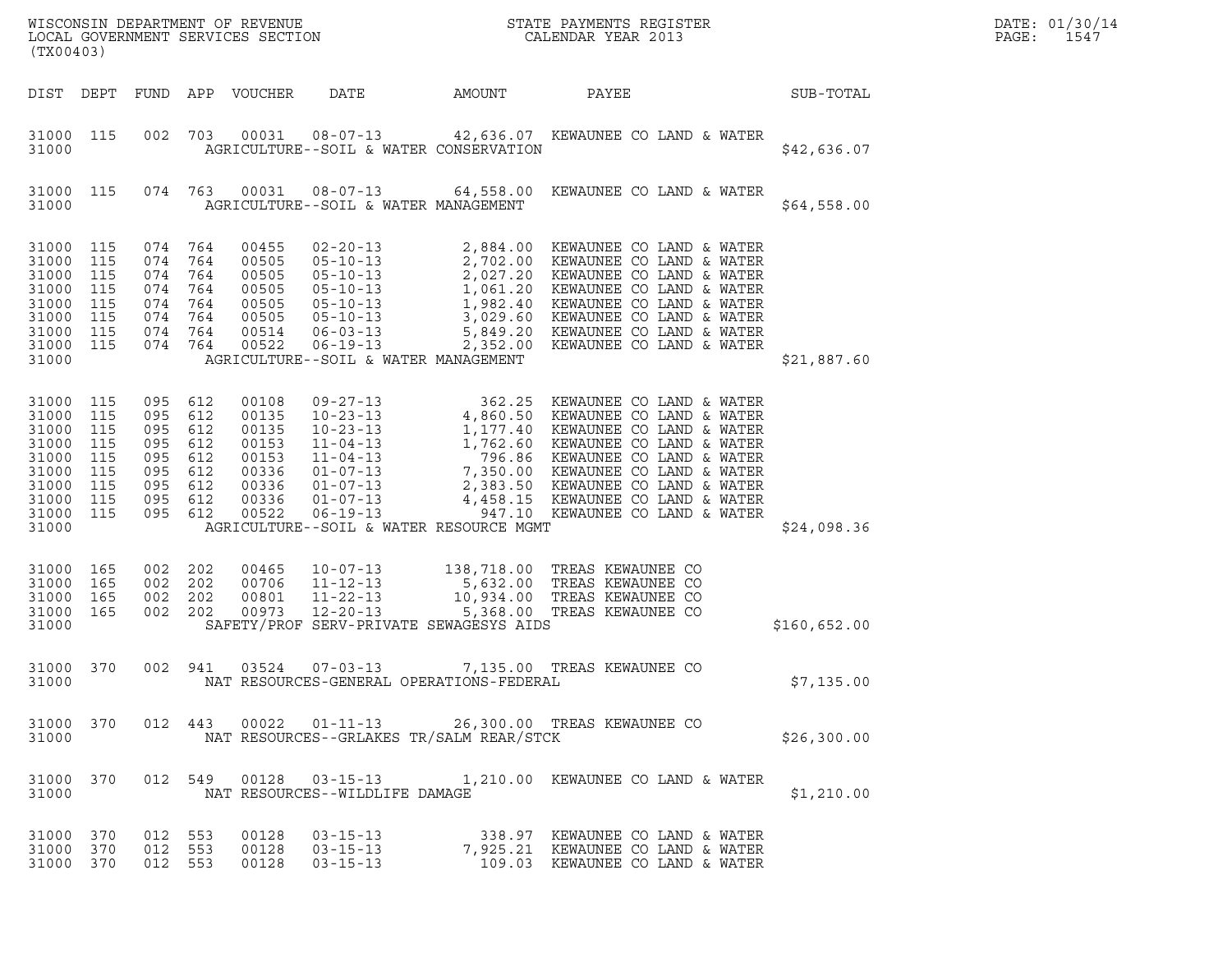|                                                                                                                                                                                                                                                                                                                                                                                                                                                                                                                                                                                                                                                                                  | $\mathcal{L}(\mathcal{L}^{\text{max}}_{\mathcal{L}^{\text{max}}_{\mathcal{L}^{\text{max}}_{\mathcal{L}^{\text{max}}_{\mathcal{L}^{\text{max}}_{\mathcal{L}^{\text{max}}_{\mathcal{L}^{\text{max}}_{\mathcal{L}^{\text{max}}_{\mathcal{L}^{\text{max}}_{\mathcal{L}^{\text{max}}_{\mathcal{L}^{\text{max}}_{\mathcal{L}^{\text{max}}_{\mathcal{L}^{\text{max}}_{\mathcal{L}^{\text{max}}_{\mathcal{L}^{\text{max}}_{\mathcal{L}^{\text{max}}_{\mathcal{L}$ | DATE: 01/30/14<br>PAGE:<br>1548 |
|----------------------------------------------------------------------------------------------------------------------------------------------------------------------------------------------------------------------------------------------------------------------------------------------------------------------------------------------------------------------------------------------------------------------------------------------------------------------------------------------------------------------------------------------------------------------------------------------------------------------------------------------------------------------------------|-----------------------------------------------------------------------------------------------------------------------------------------------------------------------------------------------------------------------------------------------------------------------------------------------------------------------------------------------------------------------------------------------------------------------------------------------------------|---------------------------------|
| (TX00403)                                                                                                                                                                                                                                                                                                                                                                                                                                                                                                                                                                                                                                                                        |                                                                                                                                                                                                                                                                                                                                                                                                                                                           |                                 |
| DIST DEPT FUND APP VOUCHER DATE<br>AMOUNT PAYEE SUB-TOTAL                                                                                                                                                                                                                                                                                                                                                                                                                                                                                                                                                                                                                        |                                                                                                                                                                                                                                                                                                                                                                                                                                                           |                                 |
| 31000 NAT RESOURCES--WILDLIFE DAMAGE CLAIMS S8,373.21                                                                                                                                                                                                                                                                                                                                                                                                                                                                                                                                                                                                                            |                                                                                                                                                                                                                                                                                                                                                                                                                                                           |                                 |
| 012 563 00046 08-05-13 3,180.00 TREAS KEWAUNEE CO<br>31000 370<br>NAT RESOURCES--COUNTY CONSERVATION AIDS<br>31000                                                                                                                                                                                                                                                                                                                                                                                                                                                                                                                                                               | \$3,180.00                                                                                                                                                                                                                                                                                                                                                                                                                                                |                                 |
| 012 569 00495 09-13-13 14,836.40 TREAS KEWAUNEE CO<br>31000 370<br>NAT RESOURCES--SNOWMOBILE TRAIL AIDS<br>31000                                                                                                                                                                                                                                                                                                                                                                                                                                                                                                                                                                 | \$14,836.40                                                                                                                                                                                                                                                                                                                                                                                                                                               |                                 |
| 012 573 00045 08-05-13 2,483.75 TREAS KEWAUNEE CO<br>31000 370<br>NAT RESOURCES--BOATING PROJECTS<br>31000                                                                                                                                                                                                                                                                                                                                                                                                                                                                                                                                                                       | \$2,483.75                                                                                                                                                                                                                                                                                                                                                                                                                                                |                                 |
| 012 574 00163 08-07-13 22,037.39 TREAS KEWAUNEE CO<br>31000 370<br>NAT RESOURCES--SNOWMOBILE TRAIL AIDS<br>31000                                                                                                                                                                                                                                                                                                                                                                                                                                                                                                                                                                 | \$22,037.39                                                                                                                                                                                                                                                                                                                                                                                                                                               |                                 |
| 012 575 00350 08-23-13 22,037.50 TREAS KEWAUNEE CO<br>31000 370<br>NAT RESOURCES--SNOWMOBILE TRAIL AIDS<br>31000                                                                                                                                                                                                                                                                                                                                                                                                                                                                                                                                                                 | \$22,037.50                                                                                                                                                                                                                                                                                                                                                                                                                                               |                                 |
| 095 512 01285 12-26-13 9,068.86 TREAS— KEWAUNEE CO<br>095 512 01286 12-26-13 6,136.10 TREAS— KEWAUNEE CO<br>095 512 02521 04-01-13 1,900.00 TREAS— KEWAUNEE CO<br>31000 370<br>31000 370<br>31000 370<br>NAT RESOURCES--STEWARDSHIP 2000<br>31000                                                                                                                                                                                                                                                                                                                                                                                                                                | \$17,104.96                                                                                                                                                                                                                                                                                                                                                                                                                                               |                                 |
| 095 532 02750 04-23-13 200,000.00 TREAS KEWAUNEE CO<br>31000 370<br>NAT RESOURCES--DAM SAFETY PROJECTS<br>31000                                                                                                                                                                                                                                                                                                                                                                                                                                                                                                                                                                  | \$200,000.00                                                                                                                                                                                                                                                                                                                                                                                                                                              |                                 |
| 01-14-13<br>01-14-13<br>02-19-13<br>02-19-13<br>04-15-13<br>05-20-13<br>02-26-12<br>02-26-12<br>02-26-12<br>02-26-12<br>02-26-12<br>02-26-22<br>02-20-12<br>02-20-12<br>02-20-12<br>02-20-12<br>02-20-12<br>02-20-12<br>02-20-12<br>02-20-12<br>02-20-12<br>02-20-12<br>02<br>31000 395<br>011 185<br>61731<br>31000 395<br>011 185<br>61731<br>65361<br>31000<br>395<br>011 185<br>31000<br>395<br>011 185<br>71510<br>31000<br>395<br>011 185<br>75096<br>31000 395<br>011 185<br>85535<br>$08 - 26 - 13$<br>3,218.85 TREAS KEWAUNEE CO<br>31000<br>395<br>011 185<br>93706<br>$11 - 12 - 13$<br>1,736.72 TREAS KEWAUNEE CO<br>31000<br>TRANSPORTATION--HIGHWAY SAFETY-FEDERAL | \$10,472.21                                                                                                                                                                                                                                                                                                                                                                                                                                               |                                 |
|                                                                                                                                                                                                                                                                                                                                                                                                                                                                                                                                                                                                                                                                                  |                                                                                                                                                                                                                                                                                                                                                                                                                                                           |                                 |
| 395<br>011 190<br>68031<br>$01 - 07 - 13$<br>202,890.19 COUNTY OF KEWAUNEE<br>31000<br>395<br>31000<br>011 190<br>82031<br>$07 - 01 - 13$<br>405,780.38 COUNTY OF KEWAUNEE<br>31000<br>395<br>011 190<br>94031<br>$10 - 07 - 13$<br>202,890.22 COUNTY OF KEWAUNEE<br>31000<br>TRANSPORTATION--GENERAL TRANSP AIDS-GTA                                                                                                                                                                                                                                                                                                                                                            | \$811,560.79                                                                                                                                                                                                                                                                                                                                                                                                                                              |                                 |
| 410<br>002 116<br>11357<br>7,812.00 TREAS KEWAUNEE CO<br>31000<br>$11 - 05 - 13$<br>31000<br>CORRECTIONS--LOCAL AID                                                                                                                                                                                                                                                                                                                                                                                                                                                                                                                                                              | \$7,812.00                                                                                                                                                                                                                                                                                                                                                                                                                                                |                                 |
| 31000 435<br>005 000<br>90310<br>$01 - 01 - 13$<br>304,855.00 KEWAUNEE CO                                                                                                                                                                                                                                                                                                                                                                                                                                                                                                                                                                                                        |                                                                                                                                                                                                                                                                                                                                                                                                                                                           |                                 |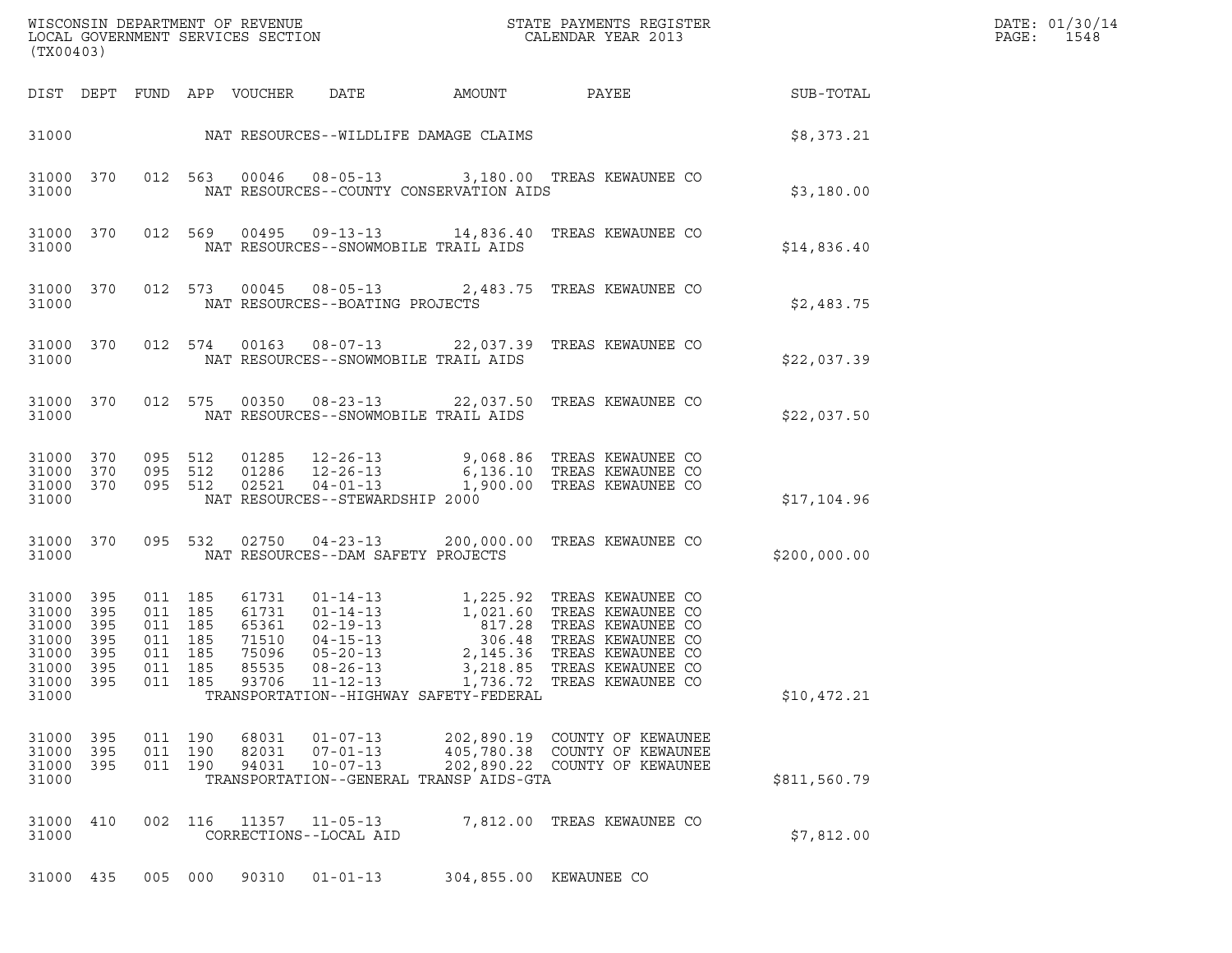| (TX00403)                                                                                                                                                                                                            |                                                                                                                                                               |                                                                                                                                                               |                                                                                                                                                               |                                                                                                                                                                                                             |                                                                                                                                                                                                                                                                                                                                                                                                                                                                       |                                                                                                                                                                                                                                               |                                                                                                                                                                                                                                                                                                                                                                                                         |                |
|----------------------------------------------------------------------------------------------------------------------------------------------------------------------------------------------------------------------|---------------------------------------------------------------------------------------------------------------------------------------------------------------|---------------------------------------------------------------------------------------------------------------------------------------------------------------|---------------------------------------------------------------------------------------------------------------------------------------------------------------|-------------------------------------------------------------------------------------------------------------------------------------------------------------------------------------------------------------|-----------------------------------------------------------------------------------------------------------------------------------------------------------------------------------------------------------------------------------------------------------------------------------------------------------------------------------------------------------------------------------------------------------------------------------------------------------------------|-----------------------------------------------------------------------------------------------------------------------------------------------------------------------------------------------------------------------------------------------|---------------------------------------------------------------------------------------------------------------------------------------------------------------------------------------------------------------------------------------------------------------------------------------------------------------------------------------------------------------------------------------------------------|----------------|
| DIST                                                                                                                                                                                                                 | DEPT                                                                                                                                                          | FUND                                                                                                                                                          | APP                                                                                                                                                           | VOUCHER                                                                                                                                                                                                     | DATE                                                                                                                                                                                                                                                                                                                                                                                                                                                                  | AMOUNT                                                                                                                                                                                                                                        | PAYEE                                                                                                                                                                                                                                                                                                                                                                                                   | SUB-TOTAL      |
| 31000<br>31000<br>31000<br>31000<br>31000<br>31000<br>31000<br>31000<br>31000<br>31000<br>31000<br>31000<br>31000                                                                                                    | 435<br>435<br>435<br>435<br>435<br>435<br>435<br>435<br>435<br>435<br>435<br>435                                                                              | 005<br>005<br>005<br>005<br>005<br>005<br>005<br>005<br>005<br>005<br>005<br>005                                                                              | 000<br>000<br>000<br>000<br>000<br>000<br>000<br>000<br>000<br>000<br>000<br>000                                                                              | 90314<br>90318<br>90321<br>90323<br>90325<br>90326<br>90400<br>90402<br>90403<br>90406<br>90408<br>90411                                                                                                    | $02 - 01 - 13$<br>$03 - 01 - 13$<br>$04 - 01 - 13$<br>$05 - 01 - 13$<br>$06 - 01 - 13$<br>$07 - 02 - 13$<br>$07 - 01 - 13$<br>$08 - 01 - 13$<br>$09 - 01 - 13$<br>$10 - 01 - 13$<br>$11 - 01 - 13$<br>$12 - 01 - 13$<br>HEALTH SERVICES--STATE/FED AIDS                                                                                                                                                                                                               | 17,624.00<br>11,286.00<br>724,570.00                                                                                                                                                                                                          | KEWAUNEE CO<br>KEWAUNEE CO<br>139,919.00 KEWAUNEE CO<br>38,390.00 KEWAUNEE CO<br>606,276.00 KEWAUNEE CO<br>KEWAUNEE CO<br>163,471.00 KEWAUNEE CO<br>824,407.00 KEWAUNEE CO<br>359,685.00 KEWAUNEE CO<br>296,401.00 KEWAUNEE CO<br>7,320.00 KEWAUNEE CO<br>288,955.00 KEWAUNEE CO                                                                                                                        | \$3,783,159.00 |
| 31000<br>31000<br>31000<br>31000<br>31000<br>31000<br>31000<br>31000<br>31000<br>31000<br>31000<br>31000<br>31000<br>31000<br>31000<br>31000<br>31000<br>31000<br>31000<br>31000<br>31000<br>31000<br>31000<br>31000 | 437<br>437<br>437<br>437<br>437<br>437<br>437<br>437<br>437<br>437<br>437<br>437<br>437<br>437<br>437<br>437<br>437<br>437<br>437<br>437<br>437<br>437<br>437 | 005<br>005<br>005<br>005<br>005<br>005<br>005<br>005<br>005<br>005<br>005<br>005<br>005<br>005<br>005<br>005<br>005<br>005<br>005<br>005<br>005<br>005<br>005 | 000<br>000<br>000<br>000<br>000<br>000<br>000<br>000<br>000<br>000<br>000<br>000<br>000<br>000<br>000<br>000<br>000<br>000<br>000<br>000<br>000<br>000<br>000 | 00000<br>00000<br>00000<br>00000<br>00000<br>00000<br>00000<br>00000<br>00000<br>00000<br>00000<br>00000<br>00000<br>00000<br>00000<br>00000<br>00000<br>00000<br>00000<br>00000<br>00000<br>00000<br>00000 | $01 - 28 - 13$<br>$01 - 05 - 13$<br>$02 - 19 - 13$<br>$03 - 30 - 13$<br>$03 - 05 - 13$<br>$04 - 05 - 13$<br>$04 - 07 - 13$<br>$05 - 30 - 13$<br>$06 - 31 - 13$<br>$06 - 05 - 13$<br>$06 - 05 - 13$<br>$07 - 07 - 13$<br>$07 - 30 - 13$<br>$07 - 05 - 13$<br>$08 - 05 - 13$<br>$08 - 26 - 13$<br>$09 - 05 - 13$<br>$09 - 23 - 13$<br>$10 - 30 - 13$<br>$10 - 06 - 13$<br>$10 - 05 - 13$<br>$11 - 28 - 13$<br>$12 - 05 - 13$<br>CHILDREN & FAMILIES--STATE/FEDERAL AIDS | 2,007.99 KEWAUNEE<br>53,059.75<br>8,600.35<br>19,897.00<br>2,244.67<br>6,864.25 KEWAUNEE<br>95,739.70<br>10,385.60<br>20.00<br>41.70<br>7,372.60<br>411.00<br>10,846.26 KEWAUNEE<br>195,170.00<br>20,031.46<br>23,461.85<br>9,485.00 KEWAUNEE | KEWAUNEE CHILD SUPPORT<br>KEWAUNEE<br>KEWAUNEE<br>KEWAUNEE CHILD SUPPORT<br>69,084.68 KEWAUNEE CHILD SUPPORT<br>KEWAUNEE<br>KEWAUNEE<br>KEWAUNEE<br>KEWAUNEE<br>KEWAUNEE<br>KEWAUNEE CHILD SUPPORT<br>59,793.12 KEWAUNEE CHILD SUPPORT<br>53,018.99 KEWAUNEE CHILD SUPPORT<br>KEWAUNEE<br>KEWAUNEE<br>18.45 KEWAUNEE<br>68,416.51 KEWAUNEE CHILD SUPPORT<br>9,345.92 KEWAUNEE CHILD SUPPORT<br>KEWAUNEE | \$725,316.85   |
| 31000<br>31000                                                                                                                                                                                                       | 455                                                                                                                                                           | 002                                                                                                                                                           | 221                                                                                                                                                           | 04839                                                                                                                                                                                                       | $07 - 30 - 13$<br>JUSTICE--LAW ENFORCEMENT SERVICES AID                                                                                                                                                                                                                                                                                                                                                                                                               | 360.00                                                                                                                                                                                                                                        | TREAS KEWAUNEE CO                                                                                                                                                                                                                                                                                                                                                                                       | \$360.00       |
| 31000<br>31000<br>31000                                                                                                                                                                                              | 455<br>455                                                                                                                                                    | 002<br>002                                                                                                                                                    | 231<br>231                                                                                                                                                    | 00073<br>00345                                                                                                                                                                                              | $01 - 09 - 13$<br>$02 - 08 - 13$<br>JUSTICE--LAW ENFORCEMENT TRAINING                                                                                                                                                                                                                                                                                                                                                                                                 | 160.00<br>5,760.00                                                                                                                                                                                                                            | TREAS KEWAUNEE CO<br>TREAS KEWAUNEE CO                                                                                                                                                                                                                                                                                                                                                                  | \$5,920.00     |
| 31000<br>31000                                                                                                                                                                                                       | 455                                                                                                                                                           | 002                                                                                                                                                           | 503                                                                                                                                                           | 00031                                                                                                                                                                                                       | $03 - 12 - 13$<br>JUSTICE--VICTIM/WITNESS SERVICES AID                                                                                                                                                                                                                                                                                                                                                                                                                | 11,799.00                                                                                                                                                                                                                                     | TREAS KEWAUNEE CO                                                                                                                                                                                                                                                                                                                                                                                       | \$11,799.00    |

31000 455 002 532 04764 07-30-13 11,250.02 TREAS KEWAUNEE CO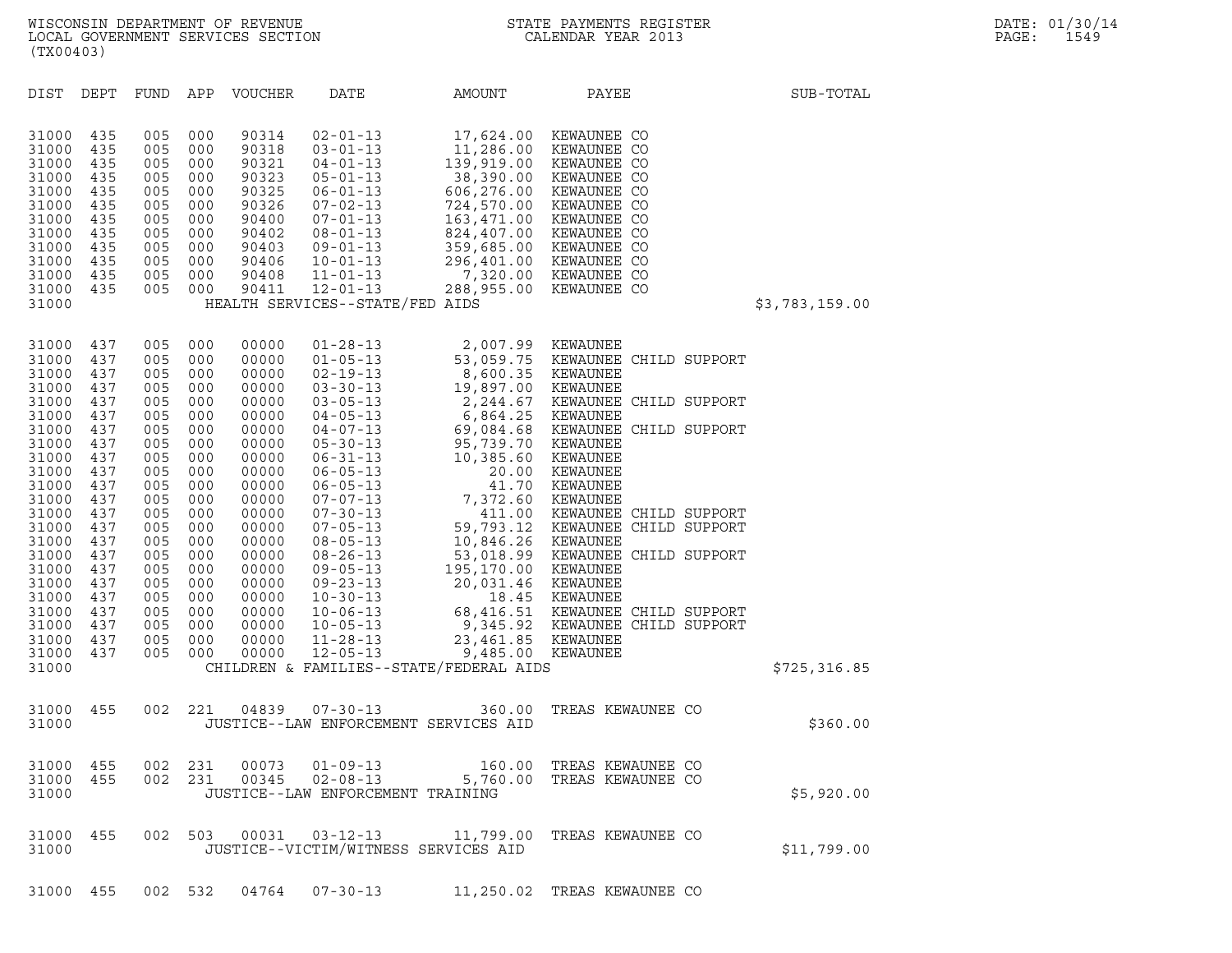| (TX00403)                                                                                           |                                                                    |                                                                               |                                                                    |                                                                                                 |                                                                                                                                                                                                    |                                                                                                                  | ${\tt WISCONSIM\ DEPARTMENT\ OF\ REVENUE}\qquad \qquad {\tt STATE\ PAYMENTS\ REGISTER} \\ {\tt LOCAL\ GOVERNMENT\ SERVICES\ SECTION}\qquad \qquad {\tt CALENDAR\ YEAR\ 2013}$                                                       |                 | DATE: 01/30/14<br>PAGE:<br>1550 |
|-----------------------------------------------------------------------------------------------------|--------------------------------------------------------------------|-------------------------------------------------------------------------------|--------------------------------------------------------------------|-------------------------------------------------------------------------------------------------|----------------------------------------------------------------------------------------------------------------------------------------------------------------------------------------------------|------------------------------------------------------------------------------------------------------------------|-------------------------------------------------------------------------------------------------------------------------------------------------------------------------------------------------------------------------------------|-----------------|---------------------------------|
|                                                                                                     |                                                                    |                                                                               |                                                                    | DIST DEPT FUND APP VOUCHER                                                                      | DATE                                                                                                                                                                                               | AMOUNT                                                                                                           |                                                                                                                                                                                                                                     | PAYEE SUB-TOTAL |                                 |
|                                                                                                     |                                                                    |                                                                               |                                                                    |                                                                                                 |                                                                                                                                                                                                    |                                                                                                                  | 31000 JUSTICE--VICTIM/WITNESS ASSISTANCE SERV                                                                                                                                                                                       | \$11,250.02     |                                 |
| 31000                                                                                               | 31000 465                                                          |                                                                               |                                                                    |                                                                                                 | MILITARY AFFAIRS-EMER MGMT-RESPONSE EQMT                                                                                                                                                           |                                                                                                                  | 002 308 00855 12-03-13 1,530.00 TREAS KEWAUNEE CO                                                                                                                                                                                   | \$1,530.00      |                                 |
| 31000                                                                                               | 31000 465                                                          |                                                                               |                                                                    |                                                                                                 | MILITARY AFFAIRS-EMERGENCY MGMT PLANNING                                                                                                                                                           |                                                                                                                  | 002 337 00681 06-28-13 4,745.00 TREAS KEWAUNEE CO                                                                                                                                                                                   | \$4,745.00      |                                 |
| 31000 465<br>31000 465<br>31000 465<br>31000 465<br>31000                                           |                                                                    | 002 342<br>002 342<br>002 342<br>002 342                                      |                                                                    |                                                                                                 | MILITARY AFFAIRS-EMERGENCY MGMT-FED FUND                                                                                                                                                           |                                                                                                                  | 00289   10-11-13   5,962.50 TREAS KEWAUNEE CO<br>00293   01-16-13   12,849.57 TREAS KEWAUNEE CO<br>00576   03-18-13   16,083.32 TREAS KEWAUNEE CO<br>00752   08-14-13   12,605.84 TREAS KEWAUNEE CO                                 | \$47,501.23     |                                 |
| 31000                                                                                               |                                                                    |                                                                               |                                                                    |                                                                                                 | MILITARY AFFAIRS-EMER MGMT-PLANNING AID                                                                                                                                                            |                                                                                                                  | 31000 465 072 364 00343 01-23-13 4,796.00 TREAS KEWAUNEE CO                                                                                                                                                                         | \$4,796.00      |                                 |
| 31000                                                                                               |                                                                    |                                                                               |                                                                    |                                                                                                 | VETERANS AFFAIRS GRANTS                                                                                                                                                                            |                                                                                                                  | 31000 485 002 127 05201 06-06-13 1,000.00 TREAS KEWAUNEE CO                                                                                                                                                                         | \$1,000.00      |                                 |
| 31000                                                                                               |                                                                    |                                                                               |                                                                    |                                                                                                 | VETERANS AFFAIRS--GRANTS TO COUNTIES                                                                                                                                                               |                                                                                                                  | 31000 485 082 267 05201 06-06-13 4,500.00 TREAS KEWAUNEE CO                                                                                                                                                                         | \$4,500.00      |                                 |
| 31000                                                                                               | 31000 485                                                          |                                                                               |                                                                    |                                                                                                 | VETERANS AFFAIRS--GRANTS                                                                                                                                                                           |                                                                                                                  | 082 280 02488 01-02-13 296.23 TREAS KEWAUNEE CO                                                                                                                                                                                     | \$296.23        |                                 |
| 31000                                                                                               | 31000 485                                                          |                                                                               |                                                                    |                                                                                                 | VETERANS AFFAIRS--GRANTS TO COUNTIES                                                                                                                                                               |                                                                                                                  | 083 370 05201 06-06-13 4,500.00 TREAS KEWAUNEE CO                                                                                                                                                                                   | \$4,500.00      |                                 |
| 31000 505<br>31000                                                                                  |                                                                    |                                                                               |                                                                    |                                                                                                 | 002 116 01311 09-06-13<br>DOA--LAND INFORMATION BOARD GRANTS                                                                                                                                       |                                                                                                                  | 24,452.00 TREAS KEWAUNEE CO                                                                                                                                                                                                         | \$24,452.00     |                                 |
| 31000<br>31000<br>31000<br>31000<br>31000<br>31000<br>31000<br>31000<br>31000<br>31000<br>31000 505 | 505<br>505<br>505<br>505<br>505<br>505<br>505<br>505<br>505<br>505 | 002<br>002<br>002<br>002<br>002<br>002<br>002<br>002<br>002<br>002<br>002 155 | 155<br>155<br>155<br>155<br>155<br>155<br>155<br>155<br>155<br>155 | 60032<br>60032<br>60123<br>60123<br>60193<br>60193<br>60338<br>60338<br>60411<br>60411<br>60474 | $08 - 06 - 13$<br>$08 - 06 - 13$<br>$09 - 24 - 13$<br>$09 - 24 - 13$<br>$10 - 23 - 13$<br>$10 - 23 - 13$<br>$12 - 26 - 13$<br>$12 - 26 - 13$<br>$01 - 29 - 13$<br>$01 - 29 - 13$<br>$02 - 25 - 13$ | 399.00<br>372.00<br>928.00<br>333.00<br>530.00<br>1,000.00<br>626.46<br>731.02<br>2,062.00<br>2,474.00<br>585.00 | TREAS KEWAUNEE CO<br>TREAS KEWAUNEE CO<br>TREAS KEWAUNEE CO<br>TREAS KEWAUNEE CO<br>TREAS KEWAUNEE CO<br>TREAS KEWAUNEE CO<br>TREAS KEWAUNEE CO<br>TREAS KEWAUNEE CO<br>TREAS KEWAUNEE CO<br>TREAS KEWAUNEE CO<br>TREAS KEWAUNEE CO |                 |                                 |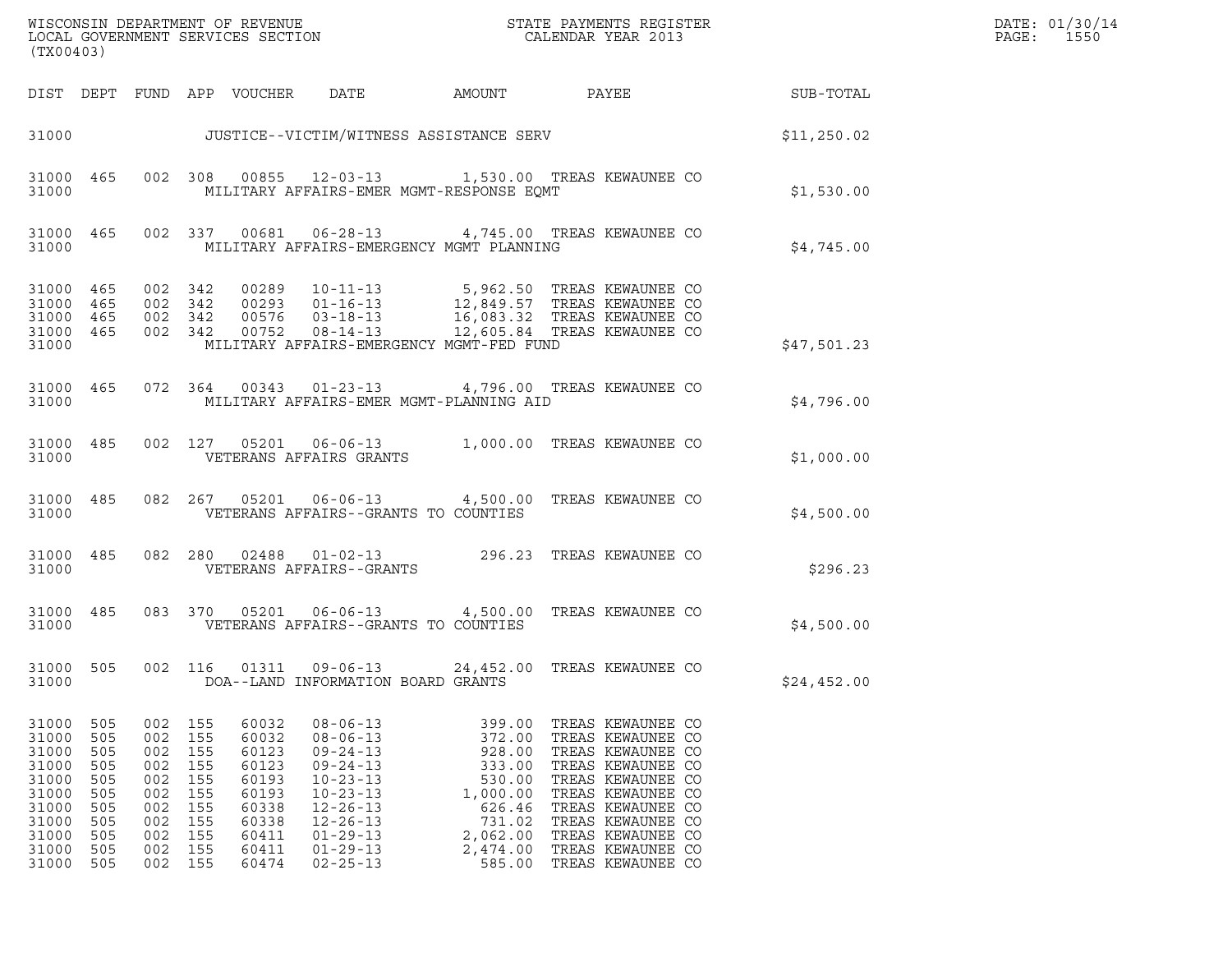| (TX00403)                                                                                                                                                                                                                                                         |                                                                                                                                                                                                         |                                                                                                                                                                                                         |                                                                                                                                                                                                         |                                                                                                                                                                                                                                                                   |                                                                                                                                                                                                                                                                                                                                                                                                                                                                                                                                        |                                                                                                                                                                                                                                                                                                                                                                    |                                                                                                                                                                                                                                                                                                                                                                                                                                                                                                                                                                                                                               |              |
|-------------------------------------------------------------------------------------------------------------------------------------------------------------------------------------------------------------------------------------------------------------------|---------------------------------------------------------------------------------------------------------------------------------------------------------------------------------------------------------|---------------------------------------------------------------------------------------------------------------------------------------------------------------------------------------------------------|---------------------------------------------------------------------------------------------------------------------------------------------------------------------------------------------------------|-------------------------------------------------------------------------------------------------------------------------------------------------------------------------------------------------------------------------------------------------------------------|----------------------------------------------------------------------------------------------------------------------------------------------------------------------------------------------------------------------------------------------------------------------------------------------------------------------------------------------------------------------------------------------------------------------------------------------------------------------------------------------------------------------------------------|--------------------------------------------------------------------------------------------------------------------------------------------------------------------------------------------------------------------------------------------------------------------------------------------------------------------------------------------------------------------|-------------------------------------------------------------------------------------------------------------------------------------------------------------------------------------------------------------------------------------------------------------------------------------------------------------------------------------------------------------------------------------------------------------------------------------------------------------------------------------------------------------------------------------------------------------------------------------------------------------------------------|--------------|
| DIST                                                                                                                                                                                                                                                              | DEPT                                                                                                                                                                                                    | FUND                                                                                                                                                                                                    | APP                                                                                                                                                                                                     | <b>VOUCHER</b>                                                                                                                                                                                                                                                    | DATE                                                                                                                                                                                                                                                                                                                                                                                                                                                                                                                                   | AMOUNT                                                                                                                                                                                                                                                                                                                                                             | PAYEE                                                                                                                                                                                                                                                                                                                                                                                                                                                                                                                                                                                                                         | SUB-TOTAL    |
| 31000<br>31000<br>31000<br>31000<br>31000<br>31000<br>31000<br>31000<br>31000<br>31000<br>31000<br>31000                                                                                                                                                          | 505<br>505<br>505<br>505<br>505<br>505<br>505<br>505<br>505<br>505<br>505                                                                                                                               | 002<br>002<br>002<br>002<br>002<br>002<br>002<br>002<br>002<br>002<br>002                                                                                                                               | 155<br>155<br>155<br>155<br>155<br>155<br>155<br>155<br>155<br>155<br>155                                                                                                                               | 60474<br>60591<br>60591<br>60626<br>60626<br>60665<br>60665<br>60732<br>60732<br>60809<br>60809                                                                                                                                                                   |                                                                                                                                                                                                                                                                                                                                                                                                                                                                                                                                        | DOA-HOUSING ASSISTANCE-FEDERAL FUNDS                                                                                                                                                                                                                                                                                                                               | TREAS KEWAUNEE CO<br>TREAS KEWAUNEE CO<br>TREAS KEWAUNEE CO<br>TREAS KEWAUNEE CO<br>TREAS KEWAUNEE CO<br>TREAS KEWAUNEE CO<br>TREAS KEWAUNEE CO<br>TREAS KEWAUNEE CO<br>TREAS KEWAUNEE CO<br>TREAS KEWAUNEE CO<br>TREAS KEWAUNEE CO                                                                                                                                                                                                                                                                                                                                                                                           | \$18,540.48  |
| 31000<br>31000<br>31000<br>31000                                                                                                                                                                                                                                  | 505<br>505<br>505                                                                                                                                                                                       | 002<br>002<br>002                                                                                                                                                                                       | 645<br>645<br>645                                                                                                                                                                                       | 09159<br>09955<br>11350                                                                                                                                                                                                                                           | $05 - 01 - 13$<br>$05 - 13 - 13$<br>$07 - 05 - 13$                                                                                                                                                                                                                                                                                                                                                                                                                                                                                     | DOA-JUSTICE ASSISTANCE-AID TO NON-PROFIT                                                                                                                                                                                                                                                                                                                           | $12,388.75 \quad \textrm{TREAS} \quad \textrm{KENAUNEE} \quad \textrm{CO} \\ 486,322.48 \quad \textrm{TREAS} \quad \textrm{KENAUNEE} \quad \textrm{CO} \\ 313,677.52 \quad \textrm{TREAS} \quad \textrm{KENAUNEE} \quad \textrm{CO} \\$                                                                                                                                                                                                                                                                                                                                                                                       | \$812,388.75 |
| 31000<br>31000                                                                                                                                                                                                                                                    | 505                                                                                                                                                                                                     | 002                                                                                                                                                                                                     | 650                                                                                                                                                                                                     | 05479                                                                                                                                                                                                                                                             | $01 - 16 - 13$                                                                                                                                                                                                                                                                                                                                                                                                                                                                                                                         | DOA--JUSTICE-ASSISTANCE-FEDERAL ARRA FDS                                                                                                                                                                                                                                                                                                                           | 6,670.00 TREAS KEWAUNEE CO                                                                                                                                                                                                                                                                                                                                                                                                                                                                                                                                                                                                    | \$6,670.00   |
| 31000<br>31000<br>31000<br>31000<br>31000<br>31000<br>31000<br>31000<br>31000<br>31000<br>31000<br>31000<br>31000<br>31000<br>31000<br>31000<br>31000<br>31000<br>31000<br>31000<br>31000<br>31000<br>31000<br>31000<br>31000<br>31000<br>31000<br>31000<br>31000 | 505<br>505<br>505<br>505<br>505<br>505<br>505<br>505<br>505<br>505<br>505<br>505<br>505<br>505<br>505<br>505<br>505<br>505<br>505<br>505<br>505<br>505<br>505<br>505<br>505<br>505<br>505<br>505<br>505 | 035<br>035<br>035<br>035<br>035<br>035<br>035<br>035<br>035<br>035<br>035<br>035<br>035<br>035<br>035<br>035<br>035<br>035<br>035<br>035<br>035<br>035<br>035<br>035<br>035<br>035<br>035<br>035<br>035 | 371<br>371<br>371<br>371<br>371<br>371<br>371<br>371<br>371<br>371<br>371<br>371<br>371<br>371<br>371<br>371<br>371<br>371<br>371<br>371<br>371<br>371<br>371<br>371<br>371<br>371<br>371<br>371<br>371 | 60032<br>60032<br>60032<br>60123<br>60123<br>60123<br>60193<br>60193<br>60193<br>60338<br>60338<br>60338<br>60411<br>60411<br>60411<br>60474<br>60474<br>60474<br>60591<br>60591<br>60591<br>60626<br>60626<br>60665<br>60665<br>60665<br>60732<br>60732<br>60732 | $08 - 06 - 13$<br>$08 - 06 - 13$<br>$08 - 06 - 13$<br>$09 - 24 - 13$<br>$09 - 24 - 13$<br>$09 - 24 - 13$<br>$10 - 23 - 13$<br>$10 - 23 - 13$<br>$10 - 23 - 13$<br>$12 - 26 - 13$<br>$12 - 26 - 13$<br>$12 - 26 - 13$<br>$01 - 29 - 13$<br>$01 - 29 - 13$<br>$01 - 29 - 13$<br>$02 - 25 - 13$<br>$02 - 25 - 13$<br>$02 - 25 - 13$<br>$04 - 08 - 13$<br>$04 - 08 - 13$<br>$04 - 08 - 13$<br>$04 - 23 - 13$<br>$04 - 23 - 13$<br>$05 - 07 - 13$<br>$05 - 07 - 13$<br>$05 - 07 - 13$<br>$06 - 06 - 13$<br>$06 - 06 - 13$<br>$06 - 06 - 13$ | $165.00$<br>$262.00$<br>$179.00$<br>$446.00$<br>$647.00$<br>$475.00$<br>$150.00$<br>$229.00$<br>$369.00$<br>$293.36$<br>$328.13$<br>$1,361.36$<br>$1,031.00$<br>$1,306.00$<br>$970.00$<br>$283.00$<br>$340.00$<br>$340.00$<br>$382.00$<br>$382.00$<br>$458.00$<br>$617.$<br>617.00<br>451.00<br>375.00<br>490.00<br>310.00<br>336.00<br>665.00<br>420.00<br>455.00 | TREAS KEWAUNEE CO<br>TREAS KEWAUNEE CO<br>TREAS KEWAUNEE CO<br>TREAS KEWAUNEE CO<br>TREAS KEWAUNEE CO<br>TREAS KEWAUNEE CO<br>TREAS KEWAUNEE CO<br>TREAS KEWAUNEE CO<br>TREAS KEWAUNEE CO<br>TREAS KEWAUNEE CO<br>TREAS KEWAUNEE CO<br>TREAS KEWAUNEE CO<br>TREAS KEWAUNEE CO<br>TREAS KEWAUNEE CO<br>TREAS KEWAUNEE CO<br>TREAS KEWAUNEE CO<br>TREAS KEWAUNEE CO<br>TREAS KEWAUNEE CO<br>TREAS KEWAUNEE CO<br>TREAS KEWAUNEE CO<br>TREAS KEWAUNEE CO<br>TREAS KEWAUNEE CO<br>TREAS KEWAUNEE CO<br>TREAS KEWAUNEE CO<br>TREAS KEWAUNEE CO<br>TREAS KEWAUNEE CO<br>TREAS KEWAUNEE CO<br>TREAS KEWAUNEE CO<br>TREAS KEWAUNEE CO |              |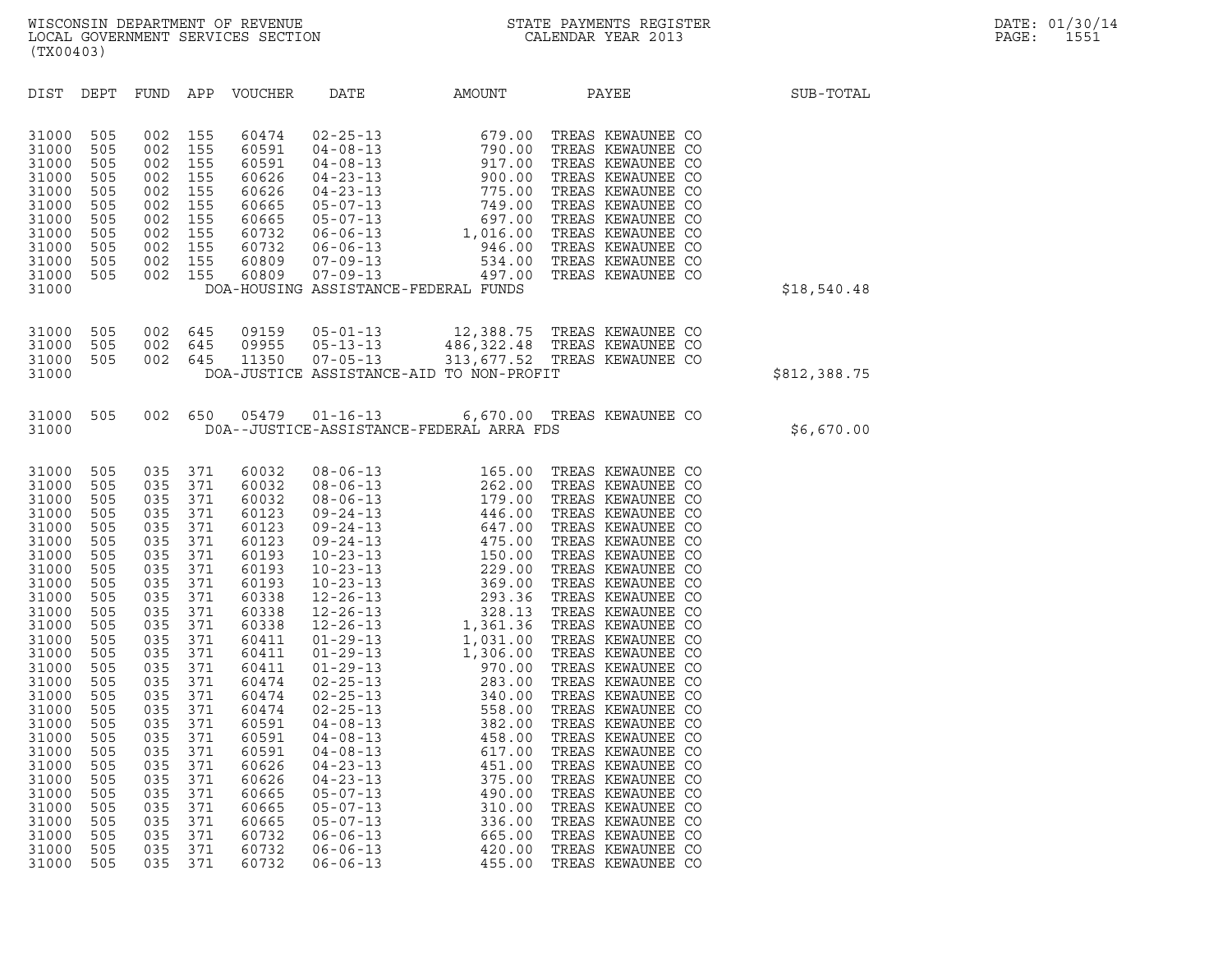| DATE: | 01/30/14 |
|-------|----------|
| PAGE: | 1552     |

WISCONSIN DEPARTMENT OF REVENUE<br>LOCAL GOVERNMENT SERVICES SECTION STATE PAYMENTS REGISTER SECULIFIES SERVICES SECTION DATE: 01/30/14 WISCONSIN DEPARTMENT OF REVENUE CONSUMIC STATE PAYMENTS REGISTER LOCAL GOVERNMENT SERVICES SECTION (TX00403)

| (TX00403)                                             |                   |                   |                         |                                                                           |                                          |                                                                          |     |                 |
|-------------------------------------------------------|-------------------|-------------------|-------------------------|---------------------------------------------------------------------------|------------------------------------------|--------------------------------------------------------------------------|-----|-----------------|
| DIST<br>DEPT                                          | FUND              | APP               | VOUCHER                 | DATE                                                                      | AMOUNT                                   | PAYEE                                                                    |     | SUB-TOTAL       |
| 31000<br>505<br>31000<br>505<br>31000<br>505<br>31000 | 035<br>035<br>035 | 371<br>371<br>371 | 60809<br>60809<br>60809 | $07 - 09 - 13$<br>07-09-13<br>$07 - 09 - 13$<br>DOA--PUBLIC BENEFITS FUND | 349.00<br>221.00<br>239.00               | TREAS KEWAUNEE CO<br>TREAS KEWAUNEE CO<br>TREAS KEWAUNEE                 | CO. | \$15, 160.85    |
| 31000<br>835<br>31000<br>835<br>31000                 | 002<br>002        | 105<br>105        | 43720<br>80822          | $11 - 18 - 13$<br>REVENUE--STATE SHARED REVENUES                          | 1,381,588.97                             | 07-22-13 242,318.64 TREAS KEWAUNEE CO<br>TREAS KEWAUNEE                  | CO. | \$1,623,907.61  |
| 31000<br>835<br>31000                                 | 002               | 109               | 01031                   | $07 - 22 - 13$<br>REVENUE--EXEMPT COMPUTER AID                            |                                          | 21,967.00 TREAS KEWAUNEE CO                                              |     | \$21,967.00     |
| 31000<br>835<br>31000<br>835<br>31000                 | 002<br>002        | 302<br>302        | 10045<br>11045          | $07 - 22 - 13$                                                            | REVENUE-FIRST DOLLAR/SCHOOL LEVY CREDITS | 07-22-13  2,060,611.14 TREAS KEWAUNEE CO<br>581,302.70 TREAS KEWAUNEE CO |     | \$2,641,913.84  |
| 31000<br>835<br>31000                                 | 021               | 363               | 37184                   | $03 - 25 - 13$<br>REVENUE--LOTTERY CREDIT -                               | 557,819.45                               | TREAS KEWAUNEE CO                                                        |     | \$557,819.45    |
| 31000                                                 |                   |                   |                         | DISTRICT TOTAL APPROPRIATIONS                                             |                                          |                                                                          |     | \$11,797,868.55 |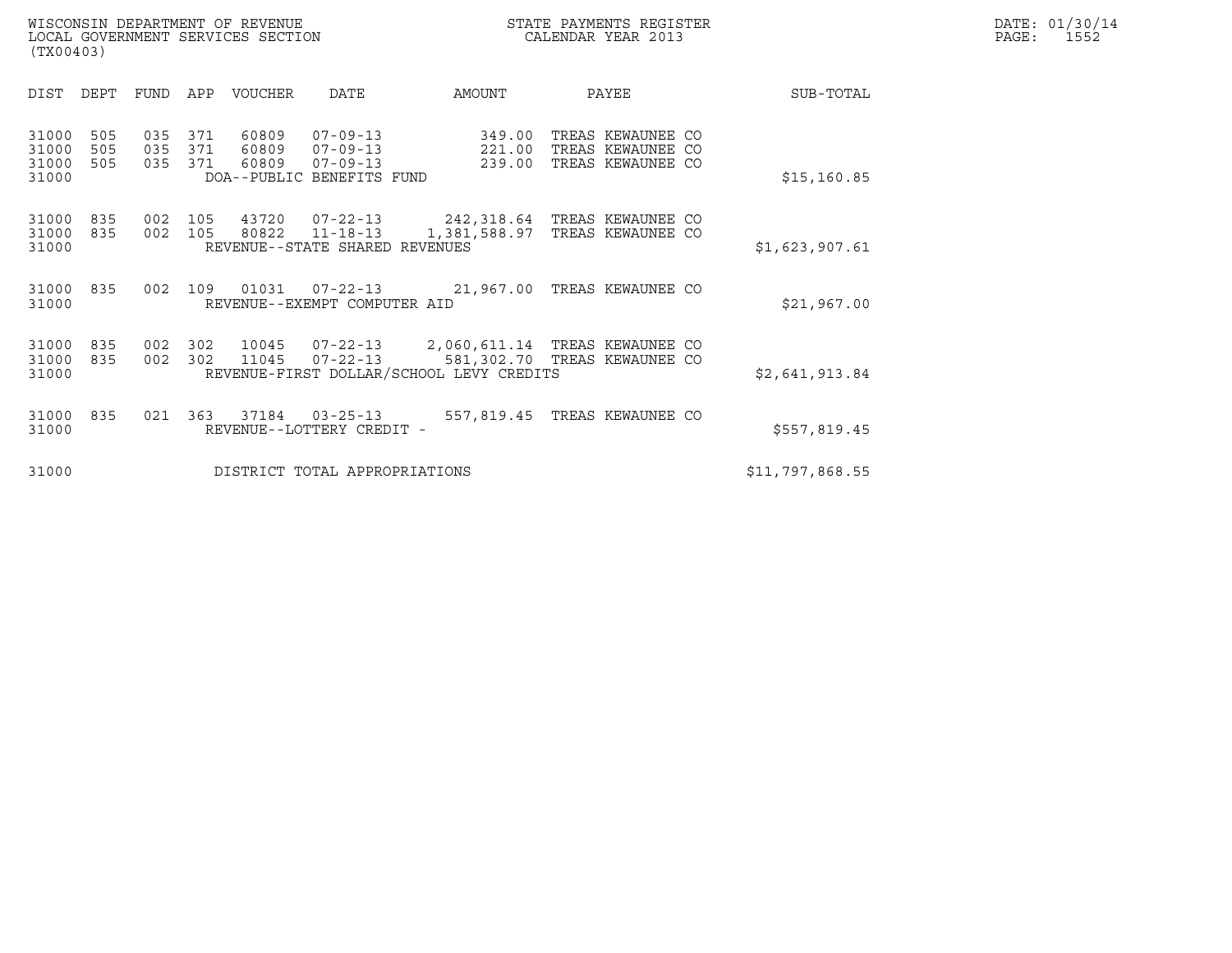| (TX00403)                       |                        |                    |         |       |                                                  |                                             |                                                                                                                                                                                        |               | DATE: 01/30/14<br>PAGE: 1553 |
|---------------------------------|------------------------|--------------------|---------|-------|--------------------------------------------------|---------------------------------------------|----------------------------------------------------------------------------------------------------------------------------------------------------------------------------------------|---------------|------------------------------|
|                                 |                        |                    |         |       |                                                  |                                             |                                                                                                                                                                                        |               |                              |
| 31002                           |                        |                    |         |       |                                                  | SAFETY/PROF SERV--FIRE INSURANCE DUES       | 31002 165 002 225 00779 07-03-13 2,849.28 TREAS TN AHNAPEE                                                                                                                             | \$2,849.28    |                              |
| 31002                           |                        |                    |         |       |                                                  | NAT RESOURCES-SEVERANCE/YIELD/WITHDRAWAL    | $\begin{tabular}{lcccccc} 31002 & 370 & 000 & 001 & 03DNR & 07-03-13 & & 869.77 TREAS TOWN AhNAPEE \\ 31002 & 370 & 000 & 001 & 04DNR & 10-23-13 & & 11.20 TOWN AHNAPEE \end{tabular}$ | \$880.97      |                              |
| 31002                           |                        |                    |         |       |                                                  | NAT RESOURCES--AIDS IN LIEU OF TAXES        | 31002 370 002 503 15811 02-06-13 2,675.10 TREAS TN AHNAPEE<br>TOWN SHARE 192.07                                                                                                        | \$2,675.10    |                              |
| 31002                           |                        |                    |         |       |                                                  | NAT RESOURCES--FOREST CROP/MFL/CO FOREST    | 31002 370 012 571 36347 06-10-13 210.77 TREAS TN AHNAPEE                                                                                                                               | \$210.77      |                              |
| 31002                           |                        |                    |         |       |                                                  | NAT RESOURCES--AIDS IN LIEU OF TAXES        | 31002 370 012 579 18540 04-15-13 24.63 TREAS TOWN AHNAPEE                                                                                                                              | \$24.63       |                              |
|                                 |                        |                    |         |       |                                                  | 31002 NAT RESOURCES--RU RECYCLING GRANT     | 31002 370 074 670 40654 05-20-13 1,740.08 TREAS TN AHNAPEE                                                                                                                             | \$1,740.08    |                              |
| 31002 395<br>31002 395<br>31002 | 31002 395<br>31002 395 |                    |         |       |                                                  | TRANSPORTATION--GENERAL TRANSP AIDS-GTA     |                                                                                                                                                                                        | \$102, 251.10 |                              |
|                                 |                        |                    |         |       |                                                  | 31002 TRANSPORTATION--LRIP/TRIP/MSIP GRANTS | 31002 395 011 278 91393 10-17-13 13,579.62 TREAS TN AHNAPEE                                                                                                                            | \$13,579.62   |                              |
| 31002 835<br>31002 835<br>31002 |                        | 002 105<br>002 105 |         |       | 80808 11-18-13<br>REVENUE--STATE SHARED REVENUES |                                             | 43706 07-22-13 6,448.30 TREAS TN AHNAPEE<br>36,540.38 TREAS TN AHNAPEE                                                                                                                 | \$42,988.68   |                              |
| 31002<br>31002                  | 835                    |                    | 002 109 | 02698 | $07 - 22 - 13$<br>REVENUE--EXEMPT COMPUTER AID   |                                             | 3.00 TREAS TN AHNAPEE                                                                                                                                                                  | \$3.00        |                              |
| 31002                           |                        |                    |         |       | DISTRICT TOTAL APPROPRIATIONS                    |                                             |                                                                                                                                                                                        | \$167,203.23  |                              |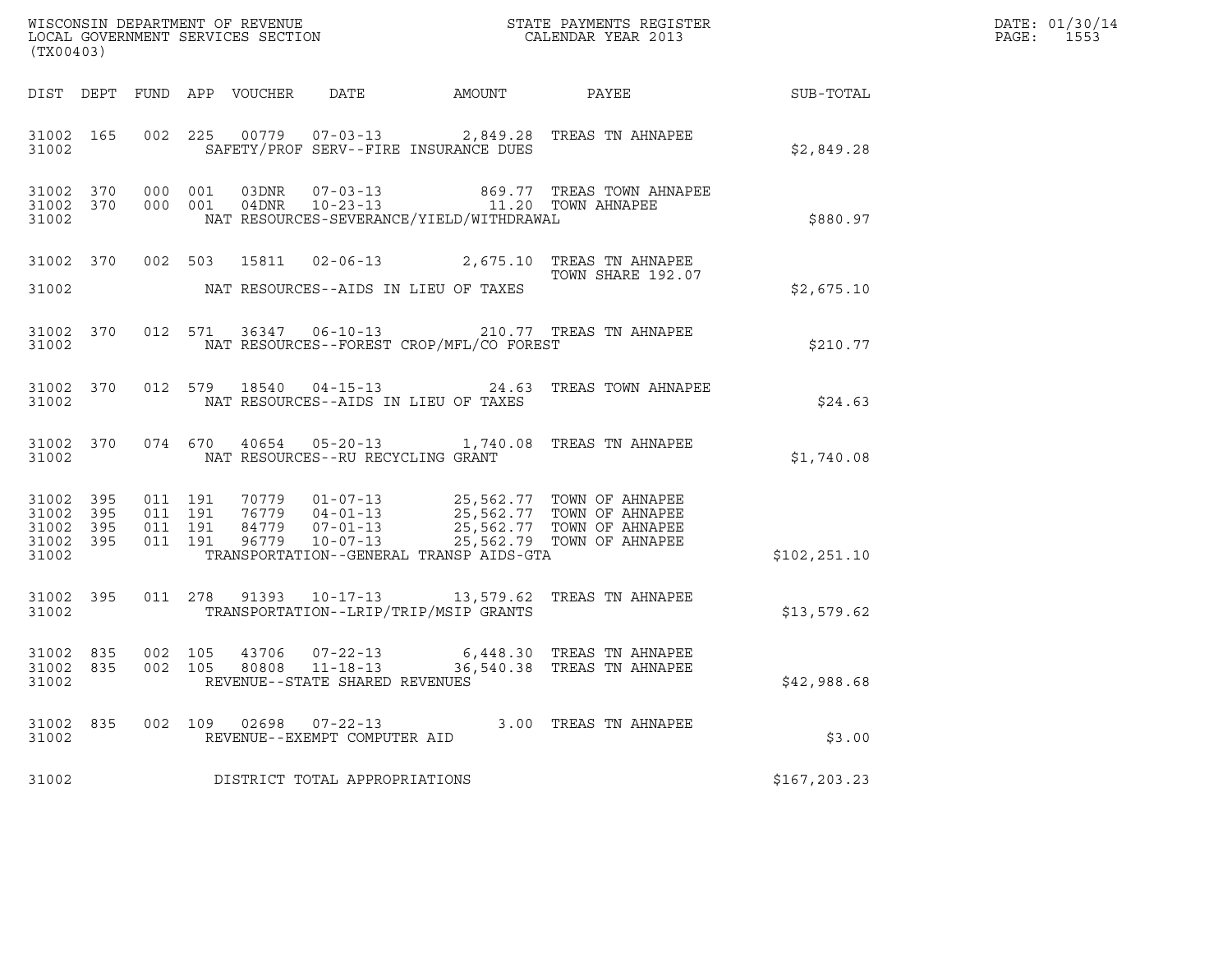| WISCONSIN DEPARTMENT OF REVENUE<br>LOCAL GOVERNMENT SERVICES SECTION<br>(TX00403) | STATE PAYMENTS REGISTER<br>CALENDAR YEAR 2013 | DATE: 01/30/14<br>PAGE:<br>1554 |
|-----------------------------------------------------------------------------------|-----------------------------------------------|---------------------------------|

| (TX00403)               |            |            |            |              |                                                                             |               |                                                                                               |              |
|-------------------------|------------|------------|------------|--------------|-----------------------------------------------------------------------------|---------------|-----------------------------------------------------------------------------------------------|--------------|
| DIST DEPT               |            | FUND APP   |            | VOUCHER DATE |                                                                             | <b>AMOUNT</b> | <b>PAYEE</b>                                                                                  | SUB-TOTAL    |
| 31004 165<br>31004      |            | 002        |            |              | SAFETY/PROF SERV--FIRE INSURANCE DUES                                       |               | 225  00780  07-03-13  2,669.14  TREAS TN CARLTON                                              | \$2,669.14   |
| 31004 370               |            |            | 002 503    | 15812        | $02 - 06 - 13$                                                              |               | 1,703.64 TREAS TN CARLTON<br>TOWN SHARE 145.52                                                |              |
| 31004                   |            |            |            |              | NAT RESOURCES--AIDS IN LIEU OF TAXES                                        |               |                                                                                               | \$1,703.64   |
| 31004 370<br>31004      |            | 012        | 571        |              | NAT RESOURCES--FOREST CROP/MFL/CO FOREST                                    |               |                                                                                               | \$12.42      |
| 31004 370<br>31004      |            |            | 074 670    |              | NAT RESOURCES--RU RECYCLING GRANT                                           |               |                                                                                               | \$1,664.84   |
| 31004<br>31004          | 395<br>395 | 011<br>011 | 191<br>191 |              | 70780 01-07-13<br>$76780$ $04-01-13$                                        |               | 27,568.63 TOWN OF CARLTON<br>27,568.63 TOWN OF CARLTON<br>27,568.63 TOWN OF CARLTON           |              |
| 31004<br>31004<br>31004 | 395<br>395 | 011<br>011 | 191<br>191 | 96780        | 84780 07-01-13<br>$10 - 07 - 13$<br>TRANSPORTATION--GENERAL TRANSP AIDS-GTA |               | 27,568.64 TOWN OF CARLTON                                                                     | \$110,274.53 |
|                         |            |            |            |              |                                                                             |               |                                                                                               |              |
| 31004<br>31004          | 835<br>835 | 002<br>002 | 105<br>105 |              |                                                                             |               | 43707  07-22-13  67,455.75  TREAS TN CARLTON<br>80809  11-18-13  413,621.41  TREAS TN CARLTON |              |
| 31004                   |            |            |            |              | REVENUE--STATE SHARED REVENUES                                              |               |                                                                                               | \$481,077.16 |
| 31004                   |            |            |            |              | DISTRICT TOTAL APPROPRIATIONS                                               |               |                                                                                               | \$597,401.73 |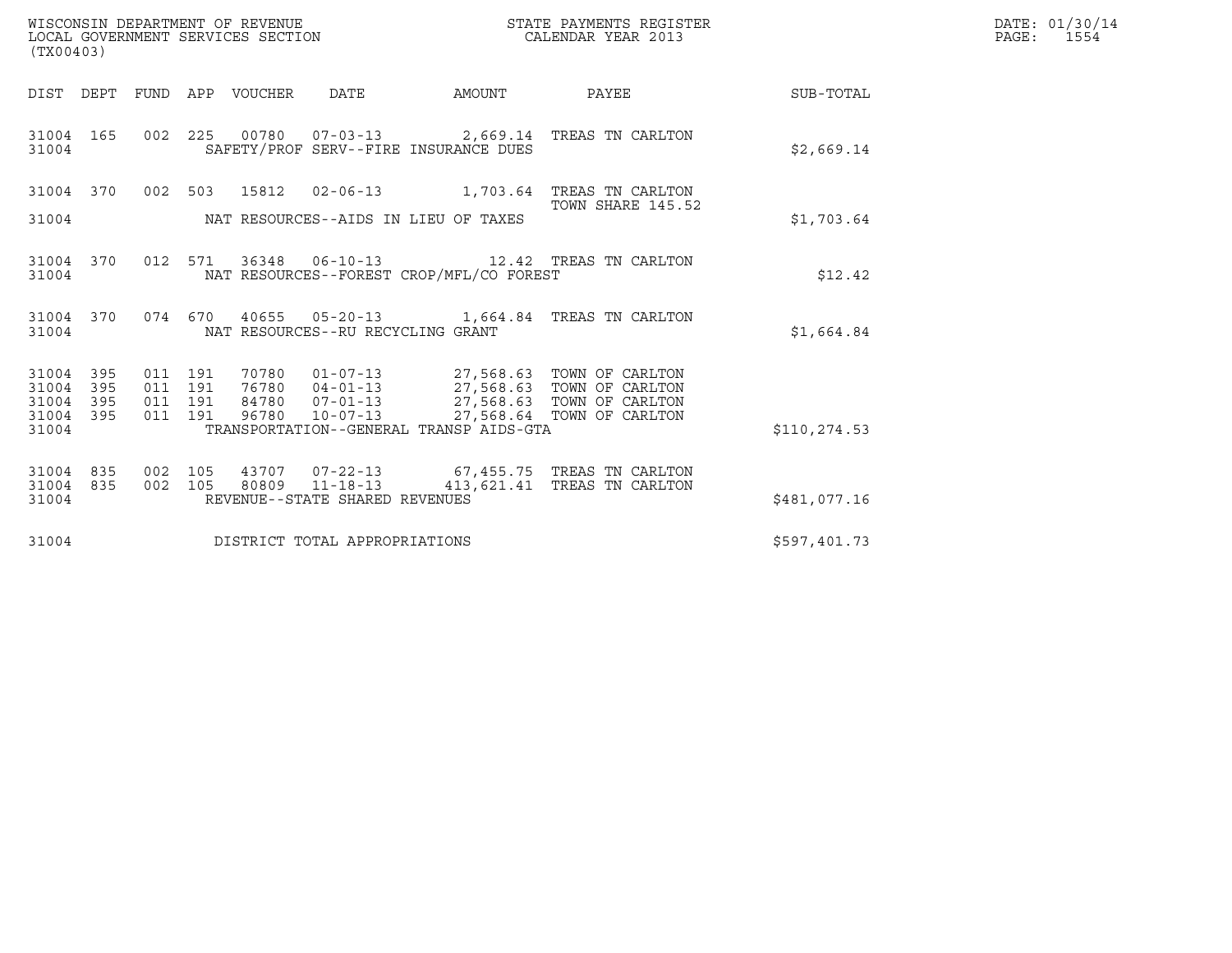| (TX00403)                                    |                                |         |         | LOCAL GOVERNMENT SERVICES SECTION |                                   |                                                                                                                                                                                                                                                                                                                                                                             | ${\tt WISCO} {\tt NSM} {\tt NEMR} {\tt NEMR} {\tt NEMR} {\tt NEMR} {\tt NEMR} {\tt NEMR} {\tt NEMR} {\tt NEMR} {\tt NEMR} {\tt NEMR} {\tt NEMR} {\tt NEMR} {\tt NEMR} {\tt NEMR} {\tt NEMR} {\tt NEMR} {\tt NEMR} {\tt NEMR} {\tt NEMR} {\tt NEMR} {\tt NEMR} {\tt NEMR} {\tt NEMR} {\tt NEMR} {\tt NEMR} {\tt NEMR} {\tt NEMR} {\tt NEMR} {\tt NEMR} {\tt NEMR} {\tt NEMR} {\tt NEMR} {\tt NEMR} {\tt NEMR} {\tt NEMR}$ |              | DATE: 01/30/14<br>PAGE: 1555 |
|----------------------------------------------|--------------------------------|---------|---------|-----------------------------------|-----------------------------------|-----------------------------------------------------------------------------------------------------------------------------------------------------------------------------------------------------------------------------------------------------------------------------------------------------------------------------------------------------------------------------|--------------------------------------------------------------------------------------------------------------------------------------------------------------------------------------------------------------------------------------------------------------------------------------------------------------------------------------------------------------------------------------------------------------------------|--------------|------------------------------|
|                                              |                                |         |         |                                   |                                   |                                                                                                                                                                                                                                                                                                                                                                             | DIST DEPT FUND APP VOUCHER DATE AMOUNT PAYEE TO SUB-TOTAL                                                                                                                                                                                                                                                                                                                                                                |              |                              |
| 31006                                        | 31006 165                      |         |         |                                   |                                   | 002 225 00781 07-03-13 2,990.77 TREAS TN CASCO<br>SAFETY/PROF SERV--FIRE INSURANCE DUES                                                                                                                                                                                                                                                                                     |                                                                                                                                                                                                                                                                                                                                                                                                                          | \$2,990.77   |                              |
| 31006 370<br>31006                           | 31006 370 000 001              | 000 001 |         |                                   |                                   | NAT RESOURCES-SEVERANCE/YIELD/WITHDRAWAL                                                                                                                                                                                                                                                                                                                                    | 02DNR  07-03-13  273.66 TREAS TOWN CASCO<br>04DNR  10-23-13  544.54 TOWN CASCO                                                                                                                                                                                                                                                                                                                                           | \$818.20     |                              |
|                                              |                                |         |         |                                   |                                   | 31006 370 002 503 16256 02-22-13 3,279.91 TREAS TN CASCO 31006 370 002 503 16256 02-22-13 3,890.42 TREAS TN CASCO                                                                                                                                                                                                                                                           |                                                                                                                                                                                                                                                                                                                                                                                                                          |              |                              |
| 31006                                        |                                |         |         |                                   |                                   | NAT RESOURCES--AIDS IN LIEU OF TAXES                                                                                                                                                                                                                                                                                                                                        | TOWN SHARE 484.44                                                                                                                                                                                                                                                                                                                                                                                                        | \$7,170.33   |                              |
| 31006                                        |                                |         |         |                                   |                                   | 31006 370 012 571 36349 06-10-13 280.96 TREAS TN CASCO<br>NAT RESOURCES--FOREST CROP/MFL/CO FOREST                                                                                                                                                                                                                                                                          |                                                                                                                                                                                                                                                                                                                                                                                                                          | \$280.96     |                              |
| 31006 370<br>31006                           | 31006 370 012 579<br>31006 370 | 012 579 | 012 579 | 18541                             |                                   | NAT RESOURCES--AIDS IN LIEU OF TAXES                                                                                                                                                                                                                                                                                                                                        | 18541  04-15-13  363.70 TREAS TN CASCO<br>18541  04-15-13  27.43 TREAS TOWN CASCO<br>18541  04-15-13  182.13 TREAS TOWN CASCO<br>363.70 TREAS TN CASCO                                                                                                                                                                                                                                                                   | \$573.26     |                              |
| 31006                                        |                                |         |         |                                   | NAT RESOURCES--RU RECYCLING GRANT | 31006 370 074 670 40656 05-20-13 1,970.56 TREAS TN CASCO                                                                                                                                                                                                                                                                                                                    |                                                                                                                                                                                                                                                                                                                                                                                                                          | \$1,970.56   |                              |
| 31006 395<br>31006 395<br>31006 395<br>31006 | 31006 395                      |         |         |                                   |                                   | $\begin{array}{cccccc} 011 & 191 & 70781 & 01-07-13 & 24\,, 038\,.53 & \text{TOWN OF CASCO} \\ 011 & 191 & 76781 & 04-01-13 & 24\,, 038\,.53 & \text{TOWN OF CASCO} \\ 011 & 191 & 84781 & 07-01-13 & 24\,, 038\,.53 & \text{TOWN OF CASCO} \\ 011 & 191 & 96781 & 10-07-13 & 24\,, 038\,.55 & \text{TOWN OF CASCO} \end{array}$<br>TRANSPORTATION--GENERAL TRANSP AIDS-GTA |                                                                                                                                                                                                                                                                                                                                                                                                                          | \$96,154.14  |                              |
| 31006 835<br>31006                           | 31006 835                      | 002 105 | 002 105 |                                   | REVENUE--STATE SHARED REVENUES    | 43708  07-22-13  7,918.02  TREAS TN CASCO<br>80810  11-18-13  44,870.27  TREAS TN CASCO                                                                                                                                                                                                                                                                                     |                                                                                                                                                                                                                                                                                                                                                                                                                          | \$52,788.29  |                              |
| 31006                                        | 31006 835                      |         |         |                                   | REVENUE--EXEMPT COMPUTER AID      | 002 109 02699 07-22-13 29.00 TREAS TN CASCO                                                                                                                                                                                                                                                                                                                                 |                                                                                                                                                                                                                                                                                                                                                                                                                          | \$29.00      |                              |
| 31006                                        |                                |         |         |                                   | DISTRICT TOTAL APPROPRIATIONS     |                                                                                                                                                                                                                                                                                                                                                                             |                                                                                                                                                                                                                                                                                                                                                                                                                          | \$162,775.51 |                              |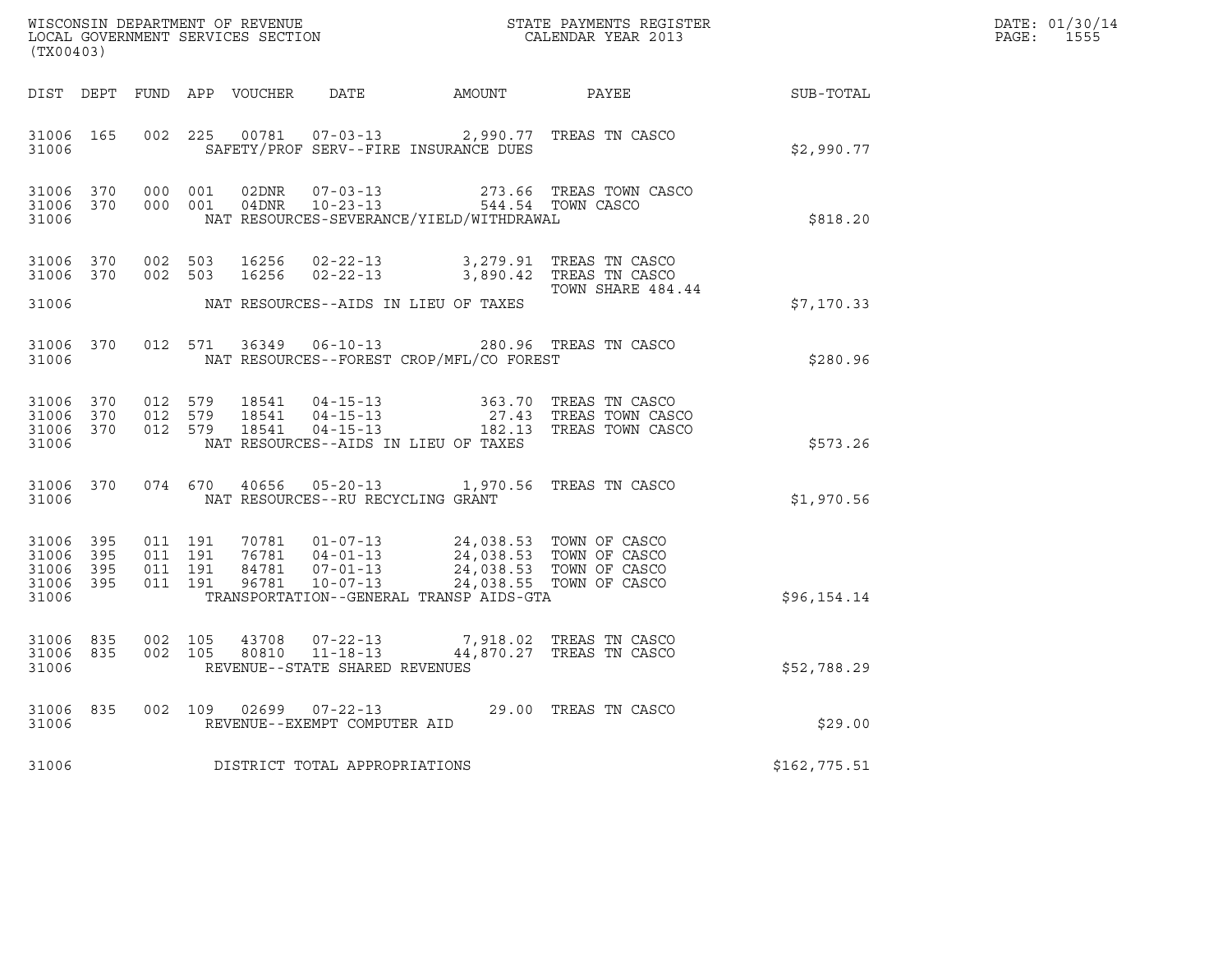| (TX00403)                                         |            |                                          |                                 |                                                  |                                          |                                                                                                                                                                                     |               | DATE: 01/30/14<br>PAGE: 1556 |
|---------------------------------------------------|------------|------------------------------------------|---------------------------------|--------------------------------------------------|------------------------------------------|-------------------------------------------------------------------------------------------------------------------------------------------------------------------------------------|---------------|------------------------------|
|                                                   |            |                                          | DIST DEPT FUND APP VOUCHER DATE |                                                  | AMOUNT                                   | PAYEE                                                                                                                                                                               | SUB-TOTAL     |                              |
| 31008                                             | 31008 165  |                                          |                                 |                                                  | SAFETY/PROF SERV--FIRE INSURANCE DUES    | 002 225 00782 07-03-13 2,977.79 TREAS TN FRANKLIN                                                                                                                                   | \$2,977.79    |                              |
| 31008                                             | 31008 370  |                                          |                                 | 000 001 01DNR 03-13-13                           | NAT RESOURCES-SEVERANCE/YIELD/WITHDRAWAL | 871.42 TREAS TOWN FRANKLIN                                                                                                                                                          | \$871.42      |                              |
| 31008                                             | 31008 370  |                                          |                                 |                                                  | NAT RESOURCES--FOREST CROP/MFL/CO FOREST | 012 571 36350 06-10-13 260.13 TREAS TN FRANKLIN                                                                                                                                     | \$260.13      |                              |
| 31008                                             | 31008 370  |                                          |                                 | NAT RESOURCES--RU RECYCLING GRANT                |                                          | 074 670 40657 05-20-13 345.00 TREAS TN FRANKLIN                                                                                                                                     | \$345.00      |                              |
| 31008 395<br>31008<br>31008<br>31008 395<br>31008 | 395<br>395 | 011 191<br>011 191<br>011 191<br>011 191 |                                 |                                                  | TRANSPORTATION--GENERAL TRANSP AIDS-GTA  | 70782  01-07-13  27,028.79  TOWN OF FRANKLIN<br>76782 04-01-13 27,028.79 TOWN OF FRANKLIN<br>84782 07-01-13 27,028.79 TOWN OF FRANKLIN<br>96782 10-07-13 27,028.82 TOWN OF FRANKLIN | \$108, 115.19 |                              |
| 31008 835<br>31008 835<br>31008                   |            | 002 105<br>002 105                       |                                 | 80811 11-18-13<br>REVENUE--STATE SHARED REVENUES |                                          | 43709  07-22-13  3,899.55  TREAS TN FRANKLIN<br>22,101.55 TREAS TN FRANKLIN                                                                                                         | \$26,001.10   |                              |
| 31008                                             | 31008 835  |                                          |                                 | REVENUE--EXEMPT COMPUTER AID                     |                                          | 002 109 02700 07-22-13 401.00 TREAS TN FRANKLIN                                                                                                                                     | \$401.00      |                              |
| 31008                                             |            |                                          |                                 | DISTRICT TOTAL APPROPRIATIONS                    |                                          |                                                                                                                                                                                     | \$138,971.63  |                              |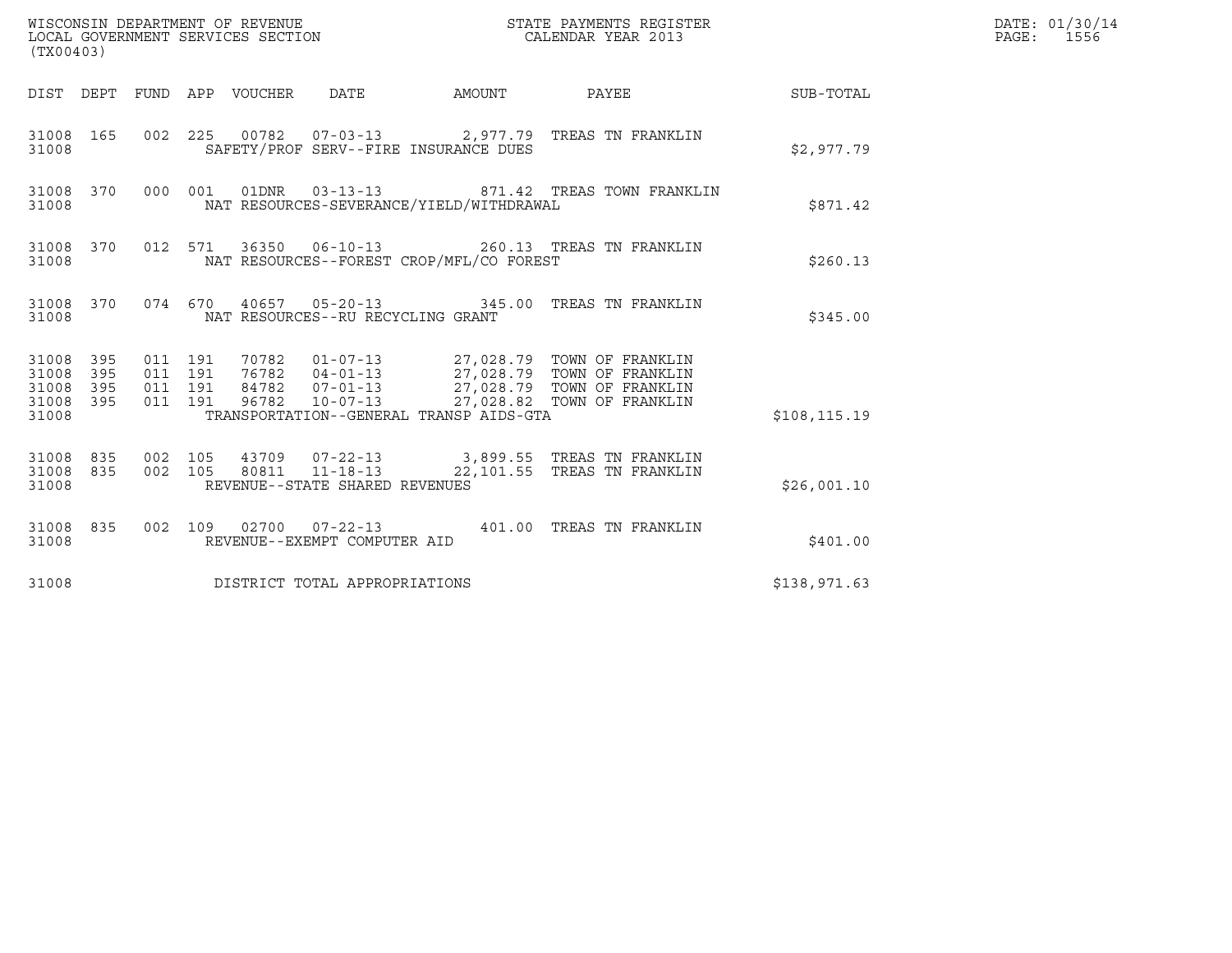| WISCONSIN DEPARTMENT OF REVENUE   | STATE PAYMENTS REGISTER | DATE: 01/30/14 |
|-----------------------------------|-------------------------|----------------|
| LOCAL GOVERNMENT SERVICES SECTION | CALENDAR YEAR 2013      | 1557<br>PAGE:  |

| (TX00403)                       |     |  |                                |                                          | WISCONSIN DEPARTMENT OF REVENUE<br>LOCAL GOVERNMENT SERVICES SECTION TERMS OF CALENDAR YEAR 2013 |                                                                                                                         |                                                        | DATE: 01/30/14<br>PAGE: 1557 |
|---------------------------------|-----|--|--------------------------------|------------------------------------------|--------------------------------------------------------------------------------------------------|-------------------------------------------------------------------------------------------------------------------------|--------------------------------------------------------|------------------------------|
|                                 |     |  |                                |                                          |                                                                                                  |                                                                                                                         | DIST DEPT FUND APP VOUCHER DATE AMOUNT PAYEE SUB-TOTAL |                              |
| 31010 165<br>31010              |     |  |                                | SAFETY/PROF SERV--FIRE INSURANCE DUES    |                                                                                                  | 002 225 00783 07-03-13 2,520.64 TREAS TN LINCOLN                                                                        | \$2,520.64                                             |                              |
|                                 |     |  |                                |                                          |                                                                                                  | 31010 370 002 503 16217 02-21-13 498.31 TREAS TN LINCOLN<br>TOWN SHARE 21.85                                            |                                                        |                              |
|                                 |     |  |                                |                                          |                                                                                                  |                                                                                                                         | \$498.31                                               |                              |
| 31010 370<br>31010              |     |  |                                | NAT RESOURCES--FOREST CROP/MFL/CO FOREST |                                                                                                  | 012 571 36351 06-10-13 396.50 TREAS TN LINCOLN                                                                          | \$396.50                                               |                              |
| 31010                           |     |  |                                | NAT RESOURCES--RU RECYCLING GRANT        |                                                                                                  | 31010 370 074 670 00208 05-30-13 1,129.43 TREAS TN LINCOLN                                                              | \$1,129.43                                             |                              |
| 31010 395<br>31010              | 395 |  |                                |                                          |                                                                                                  |                                                                                                                         |                                                        |                              |
| 31010 395<br>31010 395<br>31010 |     |  |                                | TRANSPORTATION--GENERAL TRANSP AIDS-GTA  |                                                                                                  |                                                                                                                         | \$107,014.35                                           |                              |
| 31010 395<br>31010              |     |  |                                | TRANSPORTATION--LRIP/TRIP/MSIP GRANTS    |                                                                                                  | 011  278  63921  02-01-13  13,579.64 TREAS TN LINCOLN                                                                   | \$13,579.64                                            |                              |
| 31010                           |     |  | REVENUE--STATE SHARED REVENUES |                                          |                                                                                                  | 31010 835 002 105 43710 07-22-13 13,734.76 TREAS TN LINCOLN 31010 835 002 105 80812 11-18-13 77,367.49 TREAS TN LINCOLN | \$91,102.25                                            |                              |
| 31010 835<br>31010              |     |  | REVENUE--EXEMPT COMPUTER AID   |                                          |                                                                                                  | 002 109 02701 07-22-13 1.00 TREAS TN LINCOLN                                                                            | \$1.00                                                 |                              |
| 31010                           |     |  | DISTRICT TOTAL APPROPRIATIONS  |                                          |                                                                                                  |                                                                                                                         | \$216,242.12                                           |                              |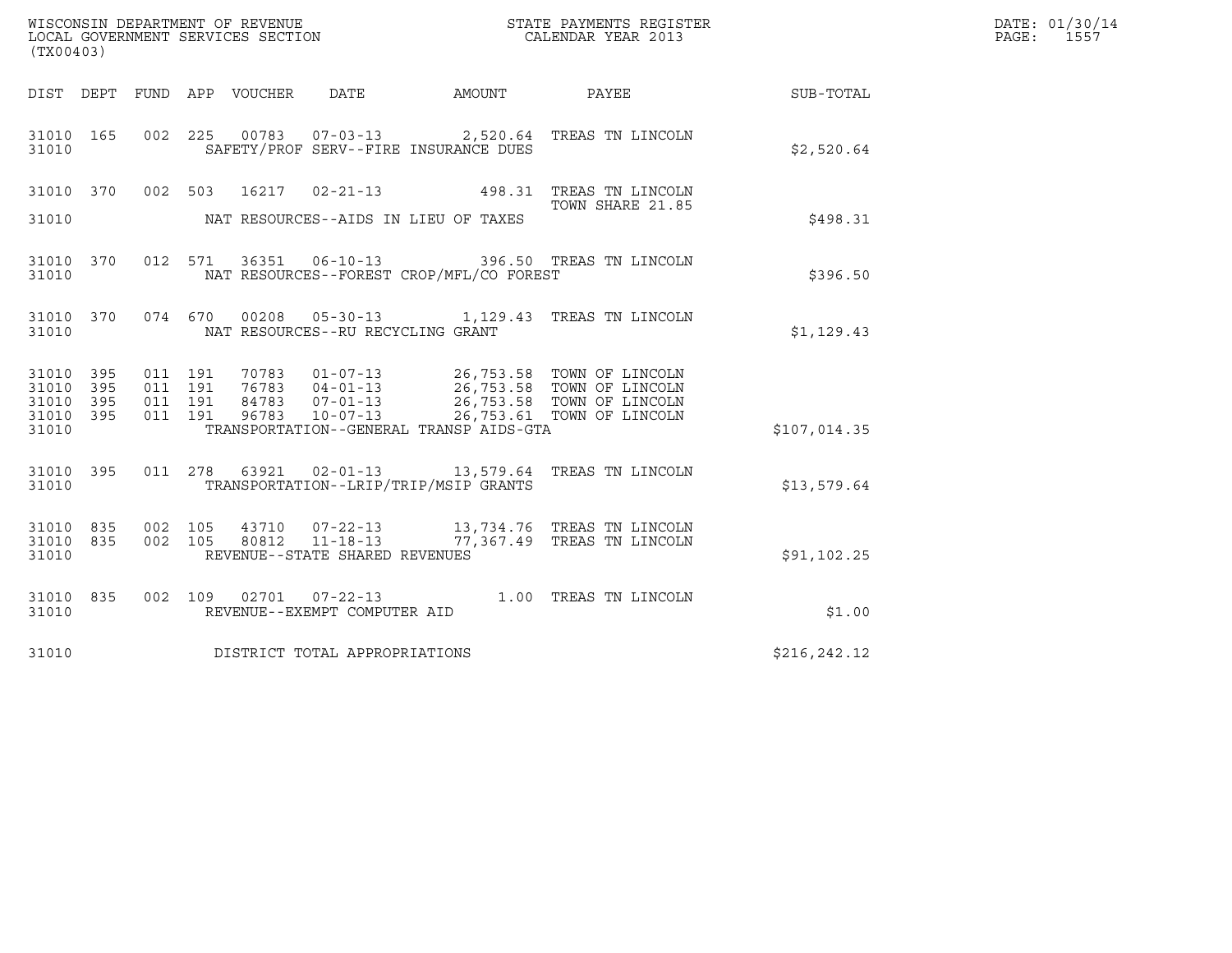| (TX00403)                       |            |         |         | LOCAL GOVERNMENT SERVICES SECTION | WISCONSIN DEPARTMENT OF REVENUE   |                                          | STATE PAYMENTS REGISTER<br>CALENDAR YEAR 2013                                                                                                                  |              | DATE: 01/30/14<br>PAGE: 1558 |
|---------------------------------|------------|---------|---------|-----------------------------------|-----------------------------------|------------------------------------------|----------------------------------------------------------------------------------------------------------------------------------------------------------------|--------------|------------------------------|
|                                 |            |         |         | DIST DEPT FUND APP VOUCHER        | DATE                              | AMOUNT PAYEE                             |                                                                                                                                                                | SUB-TOTAL    |                              |
| 31012 165<br>31012              |            |         |         |                                   |                                   | SAFETY/PROF SERV--FIRE INSURANCE DUES    | 002  225  00784  07-03-13  4,733.45  TREAS TN LUXEMBURG                                                                                                        | \$4,733.45   |                              |
|                                 |            |         |         |                                   |                                   |                                          | 31012 370 002 503 15813 02-06-13 1,285.71 TREAS TN LUXEMBURG<br>TOWN SHARE 105.58                                                                              |              |                              |
| 31012                           |            |         |         |                                   |                                   | NAT RESOURCES--AIDS IN LIEU OF TAXES     |                                                                                                                                                                | \$1,285.71   |                              |
| 31012                           |            |         |         |                                   |                                   | NAT RESOURCES--FOREST CROP/MFL/CO FOREST | 31012 370 012 571 36352 06-10-13 49.45 TREAS TN LUXEMBURG                                                                                                      | \$49.45      |                              |
| 31012                           |            |         |         |                                   | NAT RESOURCES--RU RECYCLING GRANT |                                          | 31012 370 074 670 40658 05-20-13 1,221.30 TREAS TN LUXEMBURG                                                                                                   | \$1,221.30   |                              |
| 31012                           |            |         |         |                                   |                                   | NAT RESOURCES--RU CONSOLIDATED GRANT     | 31012 370 074 673 40658 05-20-13 384.35 TREAS TN LUXEMBURG                                                                                                     | \$384.35     |                              |
| 31012 395<br>31012              | 395        | 011 191 | 011 191 |                                   |                                   |                                          | 70784  01-07-13  30,548.31  TOWN OF LUXEMBURG                                                                                                                  |              |                              |
| 31012<br>31012<br>31012         | 395<br>395 |         |         |                                   |                                   | TRANSPORTATION--GENERAL TRANSP AIDS-GTA  | 011 191 76784 04-01-13 30,548.31 TOWN OF LUXEMBURG<br>011 191 84784 07-01-13 30,548.31 TOWN OF LUXEMBURG<br>011 191 96784 10-07-13 30,548.31 TOWN OF LUXEMBURG | \$122,193.24 |                              |
| 31012 835<br>31012 835<br>31012 |            |         |         |                                   | REVENUE--STATE SHARED REVENUES    |                                          | 002 105 43711 07-22-13 6,016.75 TREAS TN LUXEMBURG<br>002 105 80813 11-18-13 34,105.44 TREAS TN LUXEMBURG                                                      | \$40, 122.19 |                              |
| 31012                           | 31012 835  |         |         |                                   | REVENUE--EXEMPT COMPUTER AID      |                                          | 002 109 02702 07-22-13 35.00 TREAS TN LUXEMBURG                                                                                                                | \$35.00      |                              |
| 31012                           |            |         |         |                                   | DISTRICT TOTAL APPROPRIATIONS     |                                          |                                                                                                                                                                | \$170,024.69 |                              |
|                                 |            |         |         |                                   |                                   |                                          |                                                                                                                                                                |              |                              |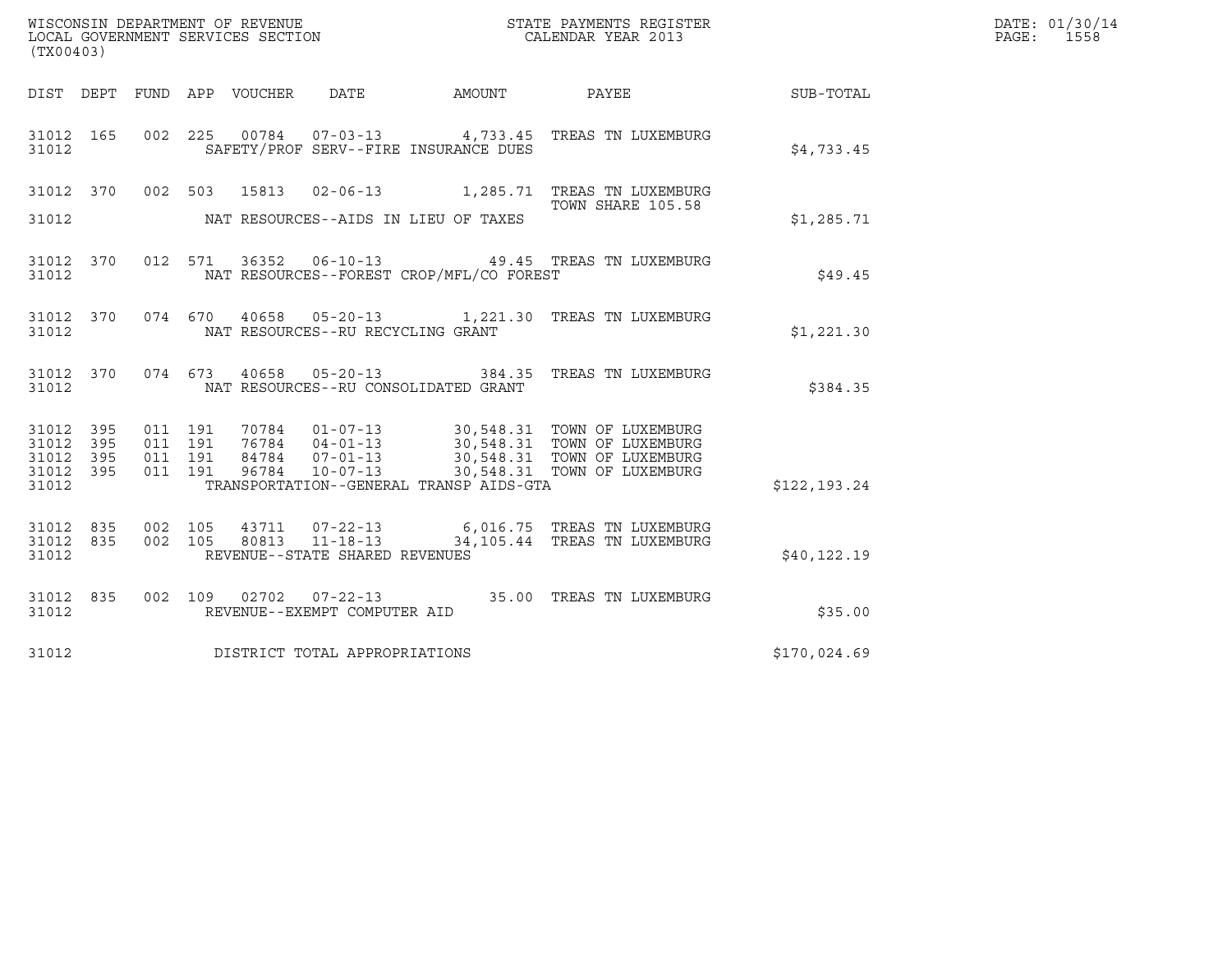| (TX00403) |  |  |  |  |                                         |                                                |                                                                                                                                                                                                                                         |              | DATE: 01/30/14<br>PAGE: 1559 |
|-----------|--|--|--|--|-----------------------------------------|------------------------------------------------|-----------------------------------------------------------------------------------------------------------------------------------------------------------------------------------------------------------------------------------------|--------------|------------------------------|
|           |  |  |  |  |                                         |                                                | DIST DEPT FUND APP VOUCHER DATE AMOUNT PAYEE TO SUB-TOTAL                                                                                                                                                                               |              |                              |
| 31014     |  |  |  |  |                                         | SAFETY/PROF SERV--FIRE INSURANCE DUES          | 31014 165 002 225 00785 07-03-13 4,067.39 TREAS TN MONTPELIER                                                                                                                                                                           | \$4,067.39   |                              |
|           |  |  |  |  |                                         | 31014 NAT RESOURCES-SEVERANCE/YIELD/WITHDRAWAL | 31014 370 000 001 01DNR 03-13-13 118.91 TREAS TOWN MONTPELIER                                                                                                                                                                           | \$118.91     |                              |
| 31014     |  |  |  |  |                                         | NAT RESOURCES--FOREST CROP/MFL/CO FOREST       | 31014 370 012 571 36353 06-10-13 141.27 TREAS TN MONTPELIER                                                                                                                                                                             | \$141.27     |                              |
|           |  |  |  |  |                                         | 31014 NAT RESOURCES--AIDS IN LIEU OF TAXES     | 31014 370 012 579 18542 04-15-13 36.91 TREAS TOWN MONTPELIER                                                                                                                                                                            | \$36.91      |                              |
|           |  |  |  |  | 31014 NAT RESOURCES--RU RECYCLING GRANT |                                                | 31014 370 074 670 40659 05-20-13 1,334.56 TREAS TN MONTPELIER                                                                                                                                                                           | \$1,334.56   |                              |
|           |  |  |  |  |                                         |                                                | 31014 370 074 673 40659 05-20-13 342.40 TREAS TN MONTPELIER                                                                                                                                                                             | \$342.40     |                              |
| 31014     |  |  |  |  |                                         | TRANSPORTATION--GENERAL TRANSP AIDS-GTA        | 31014 395 011 191 70785 01-07-13 25,187.00 TOWN OF MONTPELIER<br>31014 395 011 191 76785 04-01-13 25,187.00 TOWN OF MONTPELIER<br>31014 395 011 191 84785 07-01-13 25,187.00 TOWN OF MONTPELIER<br>31014 395 011 191 96785 10-07-13 25, | \$100,748.03 |                              |
|           |  |  |  |  |                                         | 31014 TRANSPORTATION--LRIP/TRIP/MSIP GRANTS    | 31014 395 011 278 61281 01-07-13 13,579.64 TREAS TN MONTPELIER                                                                                                                                                                          | \$13,579.64  |                              |
| 31014     |  |  |  |  | REVENUE--STATE SHARED REVENUES          |                                                | $\begin{array}{cccccccc} 31014 & 835 & 002 & 105 & 43712 & 07-22-13 & & 5,443.97 & \text{TREAS TN MONTPELIER} \\ 31014 & 835 & 002 & 105 & 80814 & 11-18-13 & & 30,850.46 & \text{TREAS TN MONTPELIER} \end{array}$                     | \$36,294.43  |                              |
|           |  |  |  |  | 31014 REVENUE--EXEMPT COMPUTER AID      |                                                | 31014 835 002 109 02703 07-22-13 13.00 TREAS TN MONTPELIER                                                                                                                                                                              | \$13.00      |                              |
| 31014     |  |  |  |  | DISTRICT TOTAL APPROPRIATIONS           |                                                |                                                                                                                                                                                                                                         | \$156,676.54 |                              |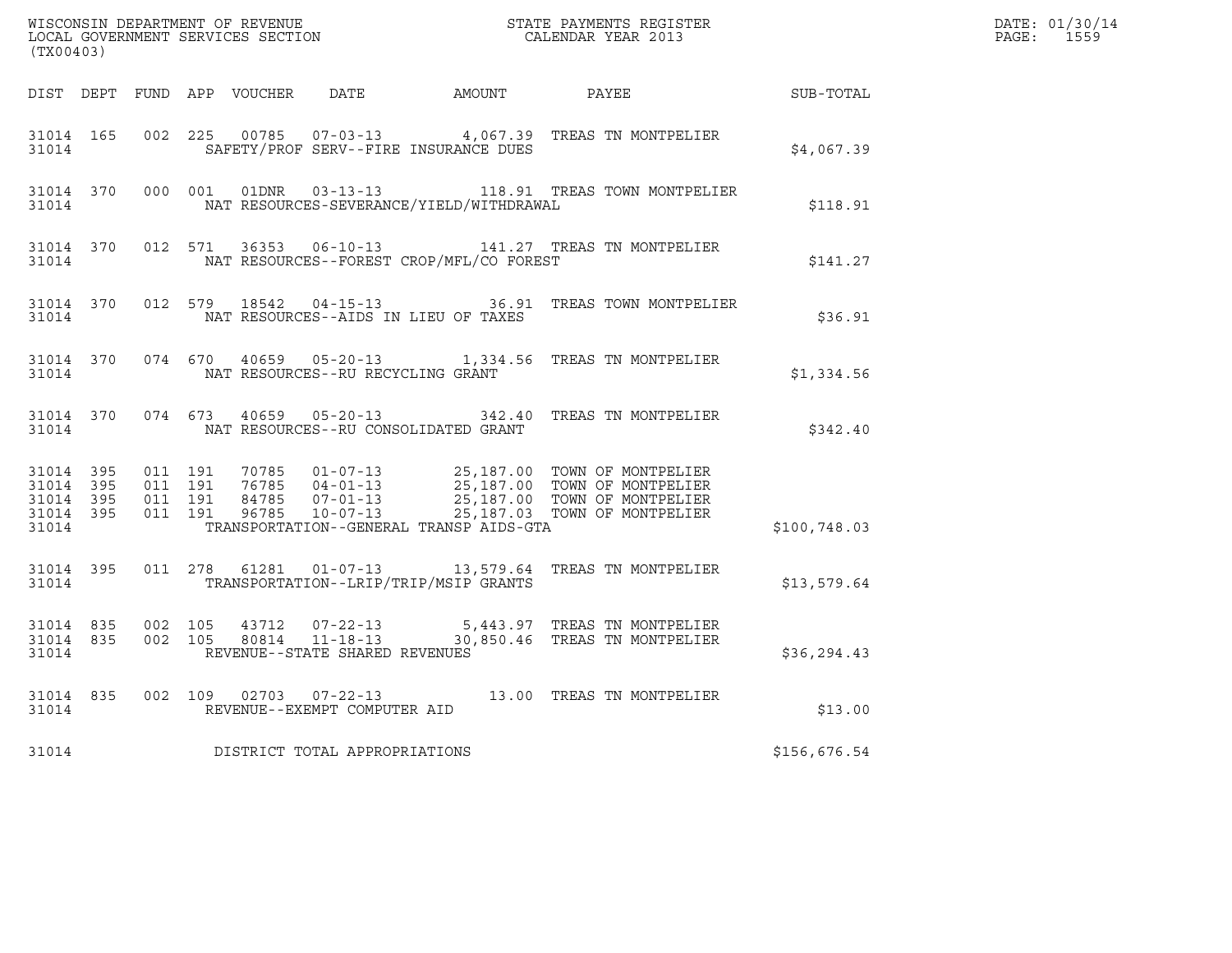| (TX00403)                                     |                   |         |                               | LOCAL GOVERNMENT SERVICES SECTION |                                                                    |                                          |                                                                                                                                                                                      |              | DATE: 01/30/14<br>$\mathtt{PAGE:}$<br>1560 |
|-----------------------------------------------|-------------------|---------|-------------------------------|-----------------------------------|--------------------------------------------------------------------|------------------------------------------|--------------------------------------------------------------------------------------------------------------------------------------------------------------------------------------|--------------|--------------------------------------------|
|                                               |                   |         |                               | DIST DEPT FUND APP VOUCHER DATE   |                                                                    | AMOUNT PAYEE                             |                                                                                                                                                                                      | SUB-TOTAL    |                                            |
| 31016 165<br>31016                            |                   |         |                               |                                   |                                                                    | SAFETY/PROF SERV--FIRE INSURANCE DUES    | 002 225 00786 07-03-13 2,346.77 TREAS TN PIERCE                                                                                                                                      | \$2,346.77   |                                            |
| 31016 370 000 001<br>31016 370<br>31016       |                   |         | 000 001                       |                                   |                                                                    | NAT RESOURCES-SEVERANCE/YIELD/WITHDRAWAL | 01DNR  03-13-13  153.64 TREAS TOWN PIERCE<br>02DNR  07-03-13  14.00 TREAS TOWN PIERCE                                                                                                | \$167.64     |                                            |
| 31016<br>31016 370<br>31016 370               | 370               | 002 503 | 002 503<br>002 503            |                                   | 15814 02-06-13<br>15814 02-06-13                                   |                                          | 15814  02-06-13  31,968.48  TREAS TN PIERCE<br>15814  02-06-13  2,447.05  TREAS TN PIERCE<br>134.34 TREAS TN PIERCE<br>TOWN SHARE 2710.73                                            |              |                                            |
| 31016                                         |                   |         |                               |                                   |                                                                    | NAT RESOURCES--AIDS IN LIEU OF TAXES     |                                                                                                                                                                                      | \$34,549.87  |                                            |
| 31016 370<br>31016                            |                   |         |                               |                                   |                                                                    | NAT RESOURCES--FOREST CROP/MFL/CO FOREST | 012 571 36354 06-10-13 74.03 TREAS TN PIERCE                                                                                                                                         | \$74.03      |                                            |
| 31016 370<br>31016                            |                   |         |                               |                                   |                                                                    | NAT RESOURCES--AIDS IN LIEU OF TAXES     | 012 579 18543 04-15-13 41.80 TREAS TN PIERCE                                                                                                                                         | \$41.80      |                                            |
| 31016 370<br>31016                            |                   |         |                               |                                   |                                                                    | NAT RESOURCES--RU RECYCLING GRANT        | 074 670 40660 05-20-13 1,274.37 TREAS TN PIERCE                                                                                                                                      | \$1,274.37   |                                            |
| 31016 395<br>31016<br>31016<br>31016<br>31016 | 395<br>395<br>395 | 011 191 | 011 191<br>011 191<br>011 191 |                                   |                                                                    | TRANSPORTATION--GENERAL TRANSP AIDS-GTA  | 70786  01-07-13  15,178.89  TOWN OF PIERCE<br>76786  04-01-13  15,178.89  TOWN OF PIERCE<br>84786  07-01-13  15,178.89  TOWN OF PIERCE<br>96786  10-07-13  15,178.89  TOWN OF PIERCE | \$60,715.56  |                                            |
|                                               |                   |         |                               |                                   |                                                                    |                                          |                                                                                                                                                                                      |              |                                            |
| 31016 395<br>31016                            |                   |         |                               |                                   |                                                                    | TRANSPORTATION--LRIP/TRIP/MSIP GRANTS    | 011 278 92579 10-29-13 13,579.64 TREAS TN PIERCE                                                                                                                                     | \$13,579.64  |                                            |
| 31016 835<br>31016<br>31016                   | 835               |         | 002 105<br>002 105            | 43713<br>80815                    | $07 - 22 - 13$<br>$11 - 18 - 13$<br>REVENUE--STATE SHARED REVENUES |                                          | 2,361.86 TREAS TN PIERCE<br>13,384.59 TREAS TN PIERCE                                                                                                                                | \$15,746.45  |                                            |
| 31016 835<br>31016                            |                   |         |                               |                                   | 002 109 02704 07-22-13<br>REVENUE--EXEMPT COMPUTER AID             |                                          | 7.00 TREAS TN PIERCE                                                                                                                                                                 | \$7.00       |                                            |
| 31016 835<br>31016                            |                   |         |                               |                                   | 021 363 35700 03-25-13<br>REVENUE--LOTTERY CREDIT -                |                                          | 1,136.96 TREAS TN PIERCE                                                                                                                                                             | \$1,136.96   |                                            |
| 31016                                         |                   |         |                               |                                   | DISTRICT TOTAL APPROPRIATIONS                                      |                                          |                                                                                                                                                                                      | \$129,640.09 |                                            |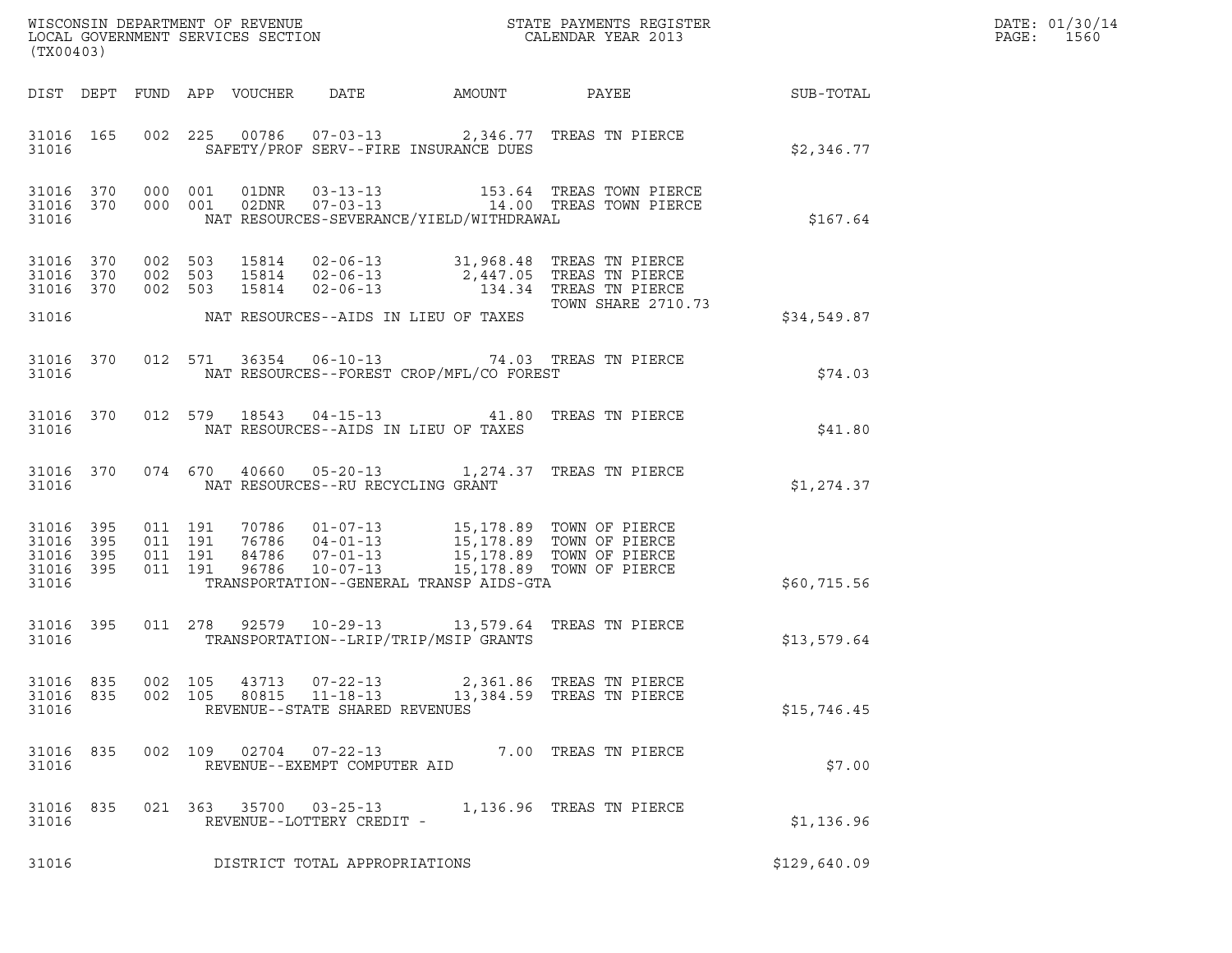| WISCONSIN DEPARTMENT OF REVENUE<br>LOCAL GOVERNMENT SERVICES SECTION<br>STATE PAYMENTS REGISTER<br>CALENDAR YEAR 2013<br>(TX00403) |                   |                    |                    |                                 |                                                                    |  |                                                                                                                                                                                                  |              | DATE: 01/30/14<br>PAGE: 1561 |
|------------------------------------------------------------------------------------------------------------------------------------|-------------------|--------------------|--------------------|---------------------------------|--------------------------------------------------------------------|--|--------------------------------------------------------------------------------------------------------------------------------------------------------------------------------------------------|--------------|------------------------------|
|                                                                                                                                    |                   |                    |                    | DIST DEPT FUND APP VOUCHER DATE |                                                                    |  | AMOUNT PAYEE SUB-TOTAL                                                                                                                                                                           |              |                              |
| 31018 165<br>31018                                                                                                                 |                   | 002 225            |                    |                                 | SAFETY/PROF SERV--FIRE INSURANCE DUES                              |  | 00787  07-03-13  5,106.11  TREAS TN RED RIVER                                                                                                                                                    | \$5,106.11   |                              |
| 31018                                                                                                                              | 31018 370         |                    |                    |                                 | 000 001 02DNR 07-03-13<br>NAT RESOURCES-SEVERANCE/YIELD/WITHDRAWAL |  | 507.46 TREAS TOWN RED RIVER                                                                                                                                                                      | \$507.46     |                              |
| 31018 370<br>31018                                                                                                                 |                   |                    |                    |                                 | NAT RESOURCES--FOREST CROP/MFL/CO FOREST                           |  | 012 571 36355 06-10-13 282.80 TREAS TN RED RIVER                                                                                                                                                 | \$282.80     |                              |
| 31018                                                                                                                              |                   |                    |                    |                                 | NAT RESOURCES--RU RECYCLING GRANT                                  |  | 31018 370 074 670 40661 05-20-13 1,900.86 TREAS TN RED RIVER                                                                                                                                     | \$1,900.86   |                              |
| 31018                                                                                                                              |                   |                    |                    |                                 | NAT RESOURCES--RU CONSOLIDATED GRANT                               |  | 31018 370 074 673 40661 05-20-13 366.26 TREAS TN RED RIVER                                                                                                                                       | \$366.26     |                              |
| 31018 395<br>31018<br>31018<br>31018<br>31018                                                                                      | 395<br>395<br>395 | 011 191<br>011 191 | 011 191<br>011 191 |                                 | TRANSPORTATION--GENERAL TRANSP AIDS-GTA                            |  | 70787  01-07-13  31,453.32  TOWN OF RED RIVER<br>76787  04-01-13  31,453.32  TOWN OF RED RIVER<br>84787  07-01-13  31,453.32  TOWN OF RED RIVER<br>96787  10-07-13  31,453.35  TOWN OF RED RIVER | \$125,813.31 |                              |
| 31018 835<br>31018                                                                                                                 | 31018 835         | 002 105<br>002 105 |                    |                                 | REVENUE--STATE SHARED REVENUES                                     |  | 43714  07-22-13  7,745.60 TREAS TN RED RIVER<br>80816  11-18-13  43,713.02 TREAS TN RED RIVER                                                                                                    | \$51,458.62  |                              |
| 31018                                                                                                                              | 31018 835         |                    |                    | REVENUE--EXEMPT COMPUTER AID    |                                                                    |  | 002 109 02705 07-22-13 51.00 TREAS TN RED RIVER                                                                                                                                                  | \$51.00      |                              |
| 31018                                                                                                                              |                   |                    |                    |                                 | DISTRICT TOTAL APPROPRIATIONS                                      |  |                                                                                                                                                                                                  | \$185,486.42 |                              |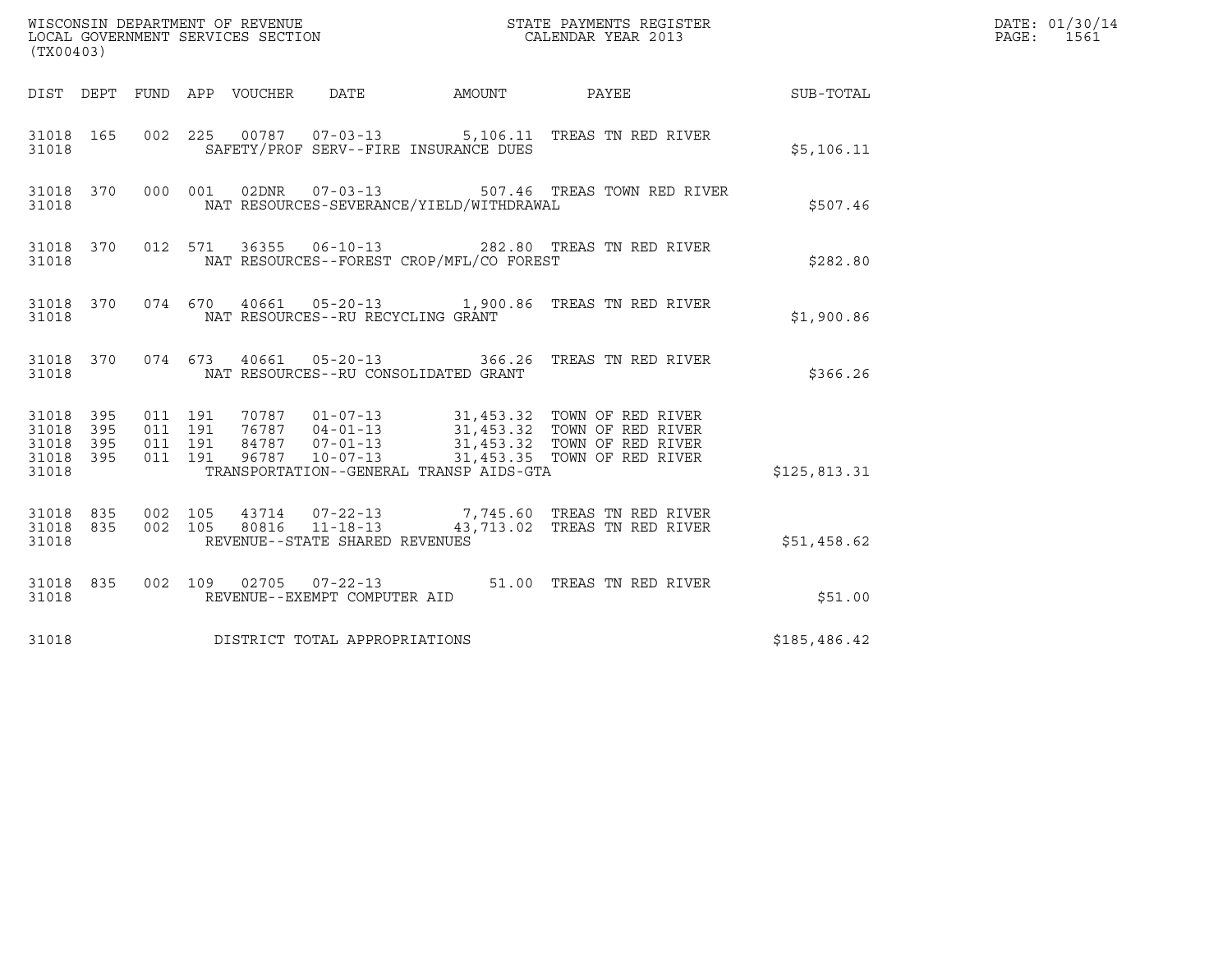| (TX00403)                                     |                   |                               |                    |                            |                                                          |        |                                                                                                                                                                                                            |               | DATE: 01/30/14<br>PAGE:<br>1562 |
|-----------------------------------------------|-------------------|-------------------------------|--------------------|----------------------------|----------------------------------------------------------|--------|------------------------------------------------------------------------------------------------------------------------------------------------------------------------------------------------------------|---------------|---------------------------------|
|                                               |                   |                               |                    | DIST DEPT FUND APP VOUCHER | DATE                                                     | AMOUNT | PAYEE<br><b>SUB-TOTAL</b>                                                                                                                                                                                  |               |                                 |
| 31020 165<br>31020                            |                   |                               |                    |                            | SAFETY/PROF SERV--FIRE INSURANCE DUES                    |        | 002 225 00788 07-03-13 3,323.57 TREAS TN WEST KEWAUNEE                                                                                                                                                     | \$3,323.57    |                                 |
| 31020 370<br>31020<br>31020 370               | 370               | 002 503<br>002 503            | 002 503            | 15815<br>15815<br>15815    |                                                          |        | 02-06-13 7,966.79 TREAS TN WEST KEWAUNEE<br>02-06-13 1,780.95 TREAS TN WEST KEWAUNEE<br>02-06-13 10,441.80 TREAS TN WEST KEWAUNEE                                                                          |               |                                 |
| 31020                                         |                   |                               |                    |                            | NAT RESOURCES--AIDS IN LIEU OF TAXES                     |        | TOWN SHARE 729.63                                                                                                                                                                                          | \$20,189.54   |                                 |
| 31020 370<br>31020                            |                   |                               | 012 571            | 36356                      | NAT RESOURCES--FOREST CROP/MFL/CO FOREST                 |        | 06-10-13 165.82 TREAS TN WEST KEWAUNEE                                                                                                                                                                     | \$165.82      |                                 |
| 31020 370<br>31020<br>31020<br>31020<br>31020 | 370<br>370<br>370 | 012 579<br>012 579            | 012 579<br>012 579 |                            | NAT RESOURCES--AIDS IN LIEU OF TAXES                     |        |                                                                                                                                                                                                            | \$1,100.98    |                                 |
| 31020                                         | 31020 370         |                               |                    | 074 670 00218              | NAT RESOURCES--RU RECYCLING GRANT                        |        |                                                                                                                                                                                                            | \$2,216.88    |                                 |
| 31020 395<br>31020<br>31020<br>31020<br>31020 | 395<br>395<br>395 | 011 191<br>011 191<br>011 191 | 011 191            |                            | TRANSPORTATION--GENERAL TRANSP AIDS-GTA                  |        | 70788  01-07-13  22,270.84  TOWN OF WEST KEWAUNEE<br>76788 04-01-13<br>22,270.84 TOWN OF WEST KEWAUNEE<br>96788 10-07-13 22,270.84 TOWN OF WEST KEWAUNEE<br>96788 10-07-13 22,270.84 TOWN OF WEST KEWAUNEE | \$89,083.36   |                                 |
| 31020<br>31020 835<br>31020                   | 835               | 002 105<br>002 105            |                    | 43715                      | 80817 11-18-13<br>REVENUE--STATE SHARED REVENUES         |        | 07-22-13 6,158.00 TREAS TN WEST KEWAUNEE<br>37,352.85 TREAS TN WEST KEWAUNEE                                                                                                                               | \$43,510.85   |                                 |
| 31020 835<br>31020                            |                   |                               | 002 109            | 02706                      | $07 - 22 - 13$<br>REVENUE--EXEMPT COMPUTER AID           |        | 3.00 TREAS TN WEST KEWAUNEE                                                                                                                                                                                | \$3.00        |                                 |
| 31020 835<br>31020                            |                   |                               | 002 501            | 00002                      | $02 - 01 - 13$<br>DOA-PAYMENT FOR MUNICIPAL SERVICES AID |        | 128.96   TREAS TN WEST KEWAUNEE                                                                                                                                                                            | \$128.96      |                                 |
| 31020 835<br>31020                            |                   |                               |                    |                            | 021 363 35701 03-25-13<br>REVENUE--LOTTERY CREDIT -      |        | 632.10 TREAS TN WEST KEWAUNEE                                                                                                                                                                              | \$632.10      |                                 |
| 31020                                         |                   |                               |                    |                            | DISTRICT TOTAL APPROPRIATIONS                            |        |                                                                                                                                                                                                            | \$160, 355.06 |                                 |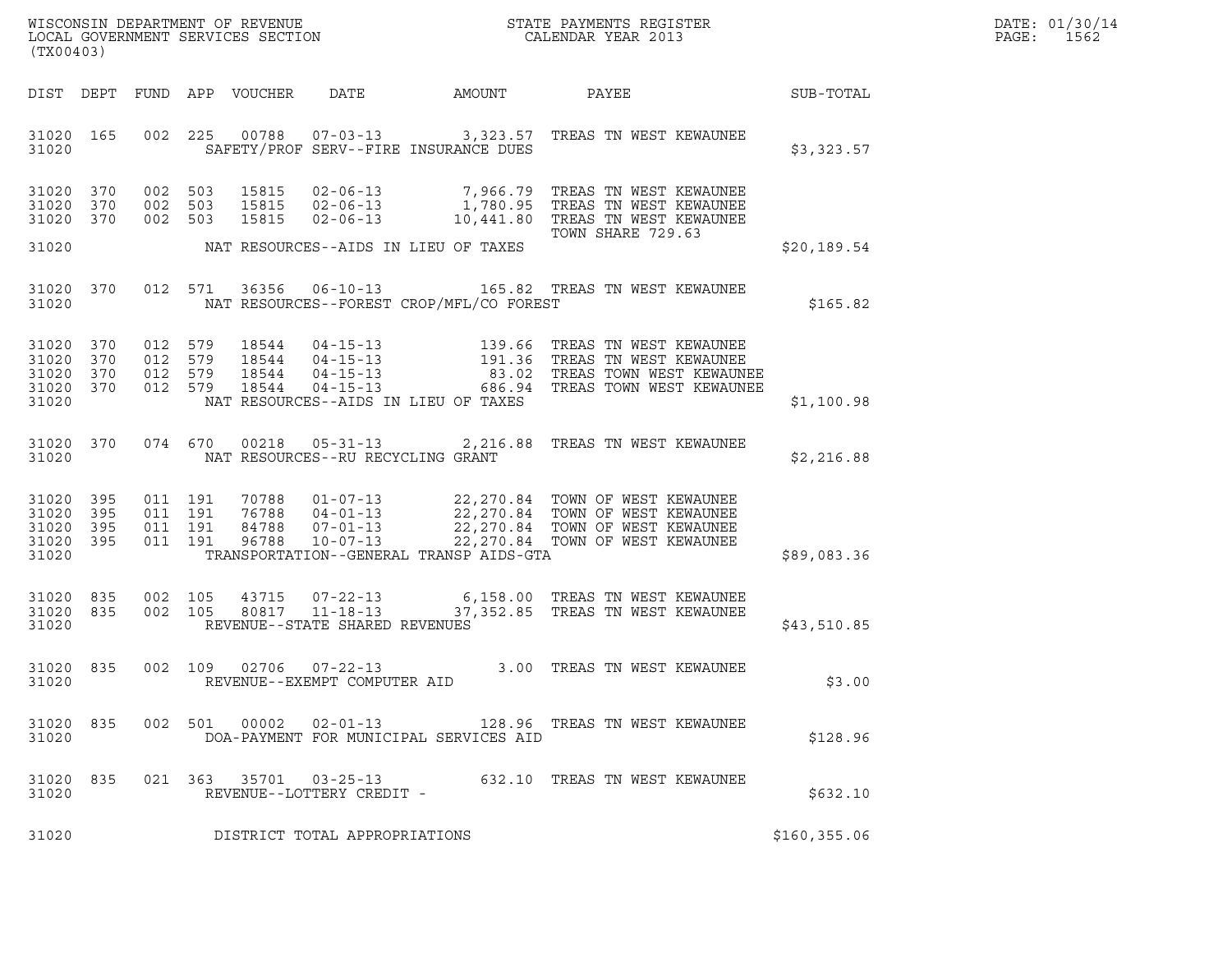| WISCONSIN DEPARTMENT OF REVENUE   | STATE PAYMENTS REGISTER | DATE: 01/30/14 |
|-----------------------------------|-------------------------|----------------|
| LOCAL GOVERNMENT SERVICES SECTION | CALENDAR YEAR 2013      | 1563<br>PAGE : |

| WISCONSIN DEPARTMENT OF REVENUE<br>LOCAL GOVERNMENT SERVICES SECTION<br>CALENDAR YEAR 2013<br>(TX00403)                                                                                                                                 |  |                  | DATE: 01/30/14<br>PAGE: 1563 |  |
|-----------------------------------------------------------------------------------------------------------------------------------------------------------------------------------------------------------------------------------------|--|------------------|------------------------------|--|
| DIST DEPT FUND APP VOUCHER DATE AMOUNT PAYEE PAYER SUB-TOTAL                                                                                                                                                                            |  |                  |                              |  |
| 31111 165 002 225 00789 07-03-13 1,202.49 TREAS VIL CASCO<br>31111 SAFETY/PROF SERV--FIRE INSURANCE DUES                                                                                                                                |  |                  | \$1,202.49                   |  |
| 31111 370 002 503 15816 02-06-13 211.87 TREAS VIL CASCO                                                                                                                                                                                 |  | TOWN SHARE 41.80 |                              |  |
| 31111 NAT RESOURCES--AIDS IN LIEU OF TAXES                                                                                                                                                                                              |  |                  | \$211.87                     |  |
| 31111 370 012 571 36357 06-10-13 5.60 TREAS VIL CASCO<br>31111 NAT RESOURCES--FOREST CROP/MFL/CO FOREST                                                                                                                                 |  |                  | \$5.60                       |  |
| 31111 370 074 670 40662 05-20-13 3,551.05 TREAS VIL CASCO<br>31111 NAT RESOURCES--RU RECYCLING GRANT                                                                                                                                    |  |                  | \$3,551.05                   |  |
| 31111 395 011 191 70789 01-07-13 5,532.84 VILLAGE OF CASCO<br>31111 395 011 191 76789 04-01-13 5,532.84 VILLAGE OF CASCO<br>31111 395 011 191 84789 07-01-13 5,532.84 VILLAGE OF CASCO<br>31111 395 011 191 96789 10-07-13 5,532.86 VIL |  |                  |                              |  |
| 31111 TRANSPORTATION--GENERAL TRANSP AIDS-GTA                                                                                                                                                                                           |  |                  | \$22,131.38                  |  |
| 31111 395 011 278 91395 10-17-13 12,237.42 TREAS VIL CASCO<br>31111 TRANSPORTATION - - LRIP/TRIP/MSIP GRANTS                                                                                                                            |  |                  | \$12, 237.42                 |  |
| 31111 REVENUE--STATE SHARED REVENUES                                                                                                                                                                                                    |  |                  | \$76,607.26                  |  |
| 31111 835 002 109 02707 07-22-13 210.00 TREAS VIL CASCO<br>31111 REVENUE--EXEMPT COMPUTER AID                                                                                                                                           |  |                  | \$210.00                     |  |
| 31111 DISTRICT TOTAL APPROPRIATIONS                                                                                                                                                                                                     |  |                  | \$116,157.07                 |  |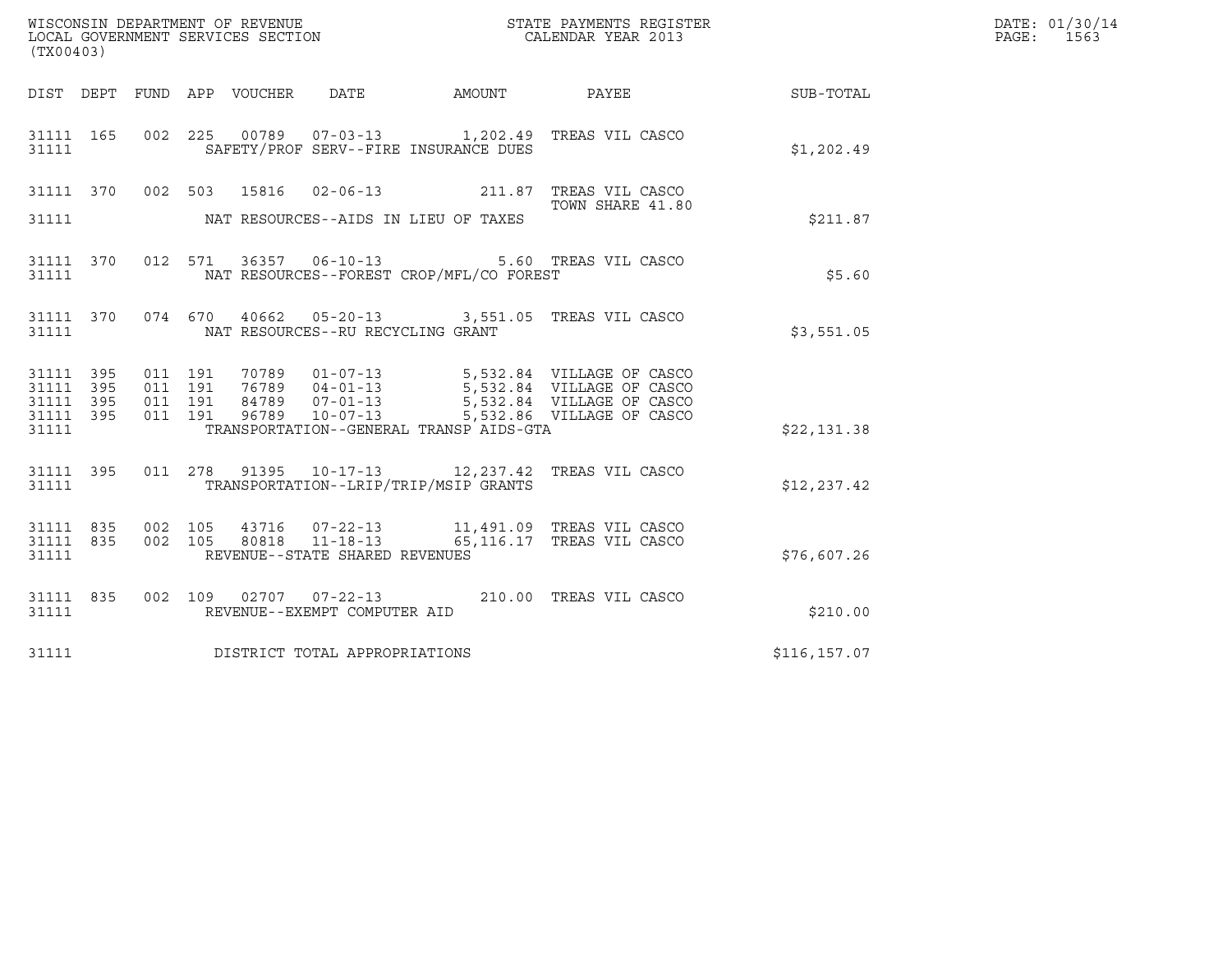| (TX00403)          |                        |                                                    |  |  |                                   |                                               |                                                                                                                                                                                                              |                  | DATE: 01/30/14<br>PAGE: 1564 |
|--------------------|------------------------|----------------------------------------------------|--|--|-----------------------------------|-----------------------------------------------|--------------------------------------------------------------------------------------------------------------------------------------------------------------------------------------------------------------|------------------|------------------------------|
|                    |                        |                                                    |  |  |                                   | DIST DEPT FUND APP VOUCHER DATE AMOUNT PAYEE  |                                                                                                                                                                                                              | <b>SUB-TOTAL</b> |                              |
| 31146 165<br>31146 |                        |                                                    |  |  |                                   | SAFETY/PROF SERV--FIRE INSURANCE DUES         | 002 225 00790 07-03-13 6,481.91 TREAS VIL LUXEMBURG                                                                                                                                                          | \$6,481.91       |                              |
| 31146              |                        |                                                    |  |  | NAT RESOURCES--RU RECYCLING GRANT |                                               | 31146 370 074 670 40663 05-20-13 8,994.40 TREAS VIL LUXEMBURG                                                                                                                                                | \$8,994.40       |                              |
| 31146 395<br>31146 | 31146 395<br>31146 395 | 31146 395 011 191<br>011 191<br>011 191<br>011 191 |  |  |                                   | TRANSPORTATION--GENERAL TRANSP AIDS-GTA       | 70790  01-07-13  28,227.96  VILLAGE OF LUXEMBURG<br>76790  04-01-13  28,227.96  VILLAGE OF LUXEMBURG<br>84790  07-01-13  28,227.96  VILLAGE OF LUXEMBURG<br>96790  10-07-13  28,227.96  VILLAGE OF LUXEMBURG | \$112,911.84     |                              |
| 31146              |                        |                                                    |  |  |                                   | HS--AMBULANCE FUNDING ASSISTANCE GRANTS       | 31146 435 005 162 01HSD 09-03-13 4,922.84 VILLAGE LUXEMBURG                                                                                                                                                  | \$4,922.84       |                              |
|                    |                        |                                                    |  |  |                                   | 31146 MS--PREPAID MEDICAL TRANSPORT REIMBURSE | 31146 435 005 163 01LGS 11-18-13 5,700.00 LUXEMBURG EMERGENCY RESCUE                                                                                                                                         | \$5,700.00       |                              |
| 31146              |                        |                                                    |  |  | JUSTICE--LAW ENFORCEMENT TRAINING |                                               | 31146 455 002 231 00378 02-11-13 480.00 TREAS VIL LUXEMBURG                                                                                                                                                  | \$480.00         |                              |
| 31146              |                        | 31146 835 002 105                                  |  |  | REVENUE--STATE SHARED REVENUES    |                                               | 43717  07-22-13   11,619.99   TREAS VIL LUXEMBURG<br>31146 835 002 105 80819 11-18-13 60,146.63 TREAS VIL LUXEMBURG                                                                                          | \$71,766.62      |                              |
| 31146              | 31146 835              | 31146 835 002 109                                  |  |  | REVENUE--EXEMPT COMPUTER AID      |                                               | 02708  07-22-13  2,279.00 TREAS VIL LUXEMBURG<br>002 109 05162 07-22-13 3,092.00 TREAS VIL LUXEMBURG                                                                                                         | \$5,371.00       |                              |
| 31146 835<br>31146 |                        |                                                    |  |  | REVENUE--LOTTERY CREDIT -         |                                               | 021 363 35702 03-25-13 4,131.25 TREAS VIL LUXEMBURG                                                                                                                                                          | \$4,131.25       |                              |
| 31146              |                        |                                                    |  |  | DISTRICT TOTAL APPROPRIATIONS     |                                               |                                                                                                                                                                                                              | \$220,759.86     |                              |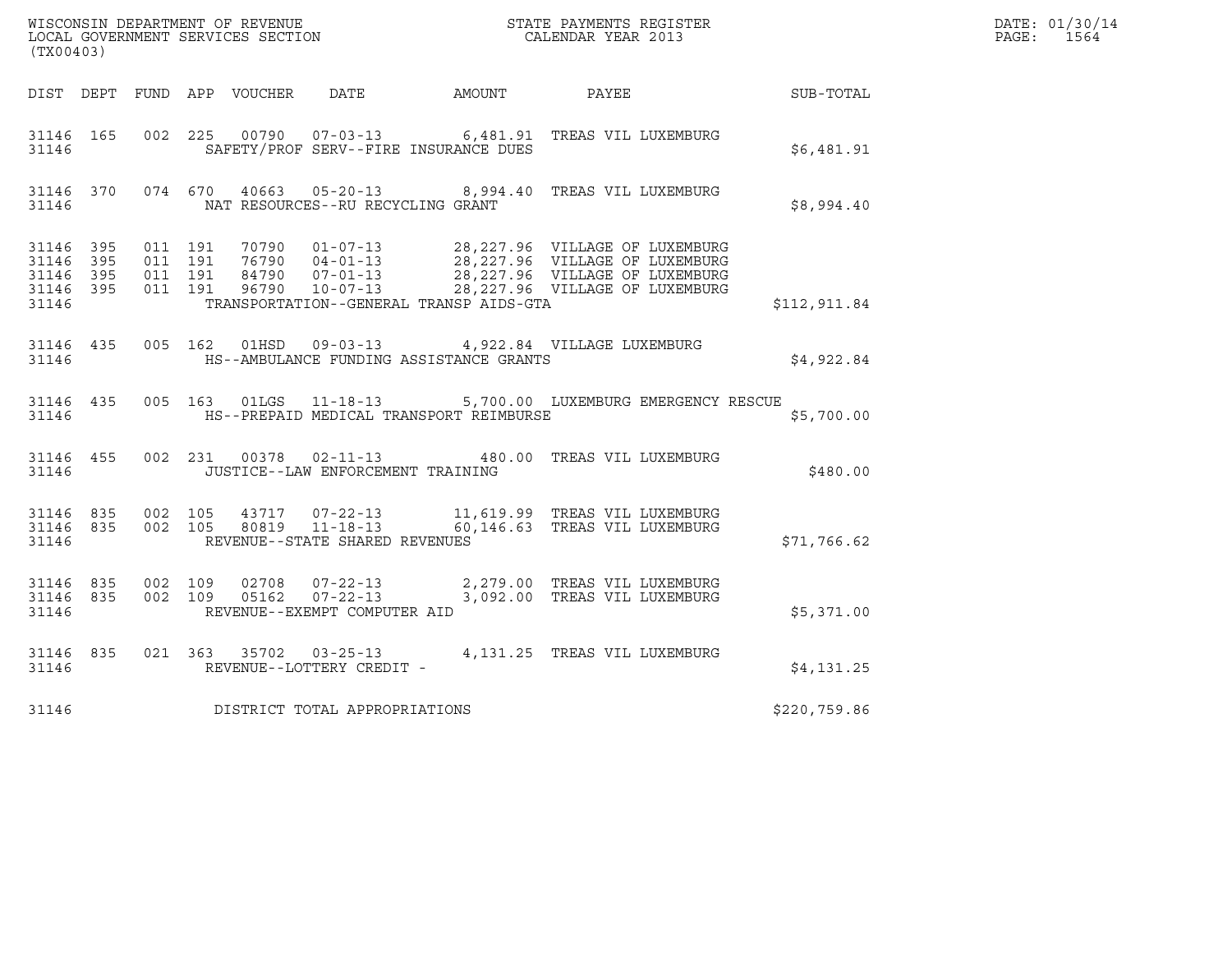| DATE: | 01/30/14 |
|-------|----------|
| PAGE: | 1565     |

| (TX00403)                                                 |     |                    |                    |                |                                                                                        |                                                                                                                                                                             |              | DATE: 01/30/14<br>$\mathtt{PAGE:}$<br>1565 |
|-----------------------------------------------------------|-----|--------------------|--------------------|----------------|----------------------------------------------------------------------------------------|-----------------------------------------------------------------------------------------------------------------------------------------------------------------------------|--------------|--------------------------------------------|
|                                                           |     |                    |                    |                |                                                                                        |                                                                                                                                                                             |              |                                            |
| 31201 165<br>31201                                        |     |                    |                    |                | SAFETY/PROF SERV--FIRE INSURANCE DUES                                                  | 002 225 00791 07-03-13 6,376.15 TREAS CITY ALGOMA                                                                                                                           | \$6,376.15   |                                            |
|                                                           |     |                    |                    |                |                                                                                        | 31201 370 002 503 15817 02-06-13 4,868.04 TREAS CITY ALGOMA<br><b>TOWN SHARE 1552.38</b>                                                                                    |              |                                            |
| 31201                                                     |     |                    |                    |                | NAT RESOURCES--AIDS IN LIEU OF TAXES                                                   |                                                                                                                                                                             | \$4,868.04   |                                            |
| 31201 370<br>31201                                        |     |                    |                    |                | NAT RESOURCES--RU RECYCLING GRANT                                                      | 074 670 40664 05-20-13 24,453.46 TREAS CITY ALGOMA                                                                                                                          | \$24,453.46  |                                            |
| 31201 395<br>31201 395<br>31201 395<br>31201 395<br>31201 |     | 011 162<br>011 162 | 011 162<br>011 162 |                | TRANSPORTATION--CONNECTING HIGHWAY AIDS                                                |                                                                                                                                                                             | \$27,675.03  |                                            |
| 31201 395<br>31201<br>31201 395<br>31201 395<br>31201     | 395 | 011 191<br>011 191 | 011 191<br>011 191 |                | TRANSPORTATION--GENERAL TRANSP AIDS-GTA                                                | 70791  01-07-13  48,797.76  CITY OF ALGOMA<br>76791 04-01-13 48,797.76 CITY OF ALGOMA<br>84791 07-01-13 48,797.76 CITY OF ALGOMA<br>96791 10-07-13 48,797.79 CITY OF ALGOMA | \$195,191.07 |                                            |
| 31201 395<br>31201                                        |     |                    |                    |                | TRANSPORTATION--LRIP/TRIP/MSIP GRANTS                                                  | 011 278 83226 08-02-13 13,017.00 TREAS CITY ALGOMA                                                                                                                          | \$13,017.00  |                                            |
| 31201 435<br>31201                                        |     |                    |                    |                | 005 162 01HSD 09-03-13 4,832.61 CITY ALGOMA<br>HS--AMBULANCE FUNDING ASSISTANCE GRANTS |                                                                                                                                                                             | \$4,832.61   |                                            |
| 31201 435<br>31201                                        |     |                    |                    |                | HS--PREPAID MEDICAL TRANSPORT REIMBURSE                                                | 005 163 01LGS 11-18-13 3,500.00 ALGOMA FIRE AND RESCUE SQ                                                                                                                   | \$3,500.00   |                                            |
| 31201 455<br>31201 455<br>31201                           |     | 002                | 231<br>002 231     | 00130<br>00706 | $02 - 06 - 13$<br>$03 - 14 - 13$<br>JUSTICE--LAW ENFORCEMENT TRAINING                  | 960.00 TREAS CITY ALGOMA<br>320.00 TREAS CITY ALGOMA                                                                                                                        | \$1,280.00   |                                            |
| 31201 835<br>31201 835<br>31201                           |     | 002 105<br>002 105 |                    | 43718<br>80820 | 07-22-13<br>11-18-13<br>REVENUE--STATE SHARED REVENUES                                 | 187,145.39 TREAS CITY ALGOMA<br>797,380.77 TREAS CITY ALGOMA                                                                                                                | \$984,526.16 |                                            |
| 31201 835<br>31201 835<br>31201                           |     | 002 109            | 002 109            | 02709<br>05163 | $07 - 22 - 13$<br>$07 - 22 - 13$<br>REVENUE--EXEMPT COMPUTER AID                       | 10,708.00 TREAS CITY ALGOMA<br>496.00 TREAS CITY ALGOMA                                                                                                                     | \$11,204.00  |                                            |

31201 835 021 363 35703 03-25-13 1,958.34 TREAS CITY ALGOMA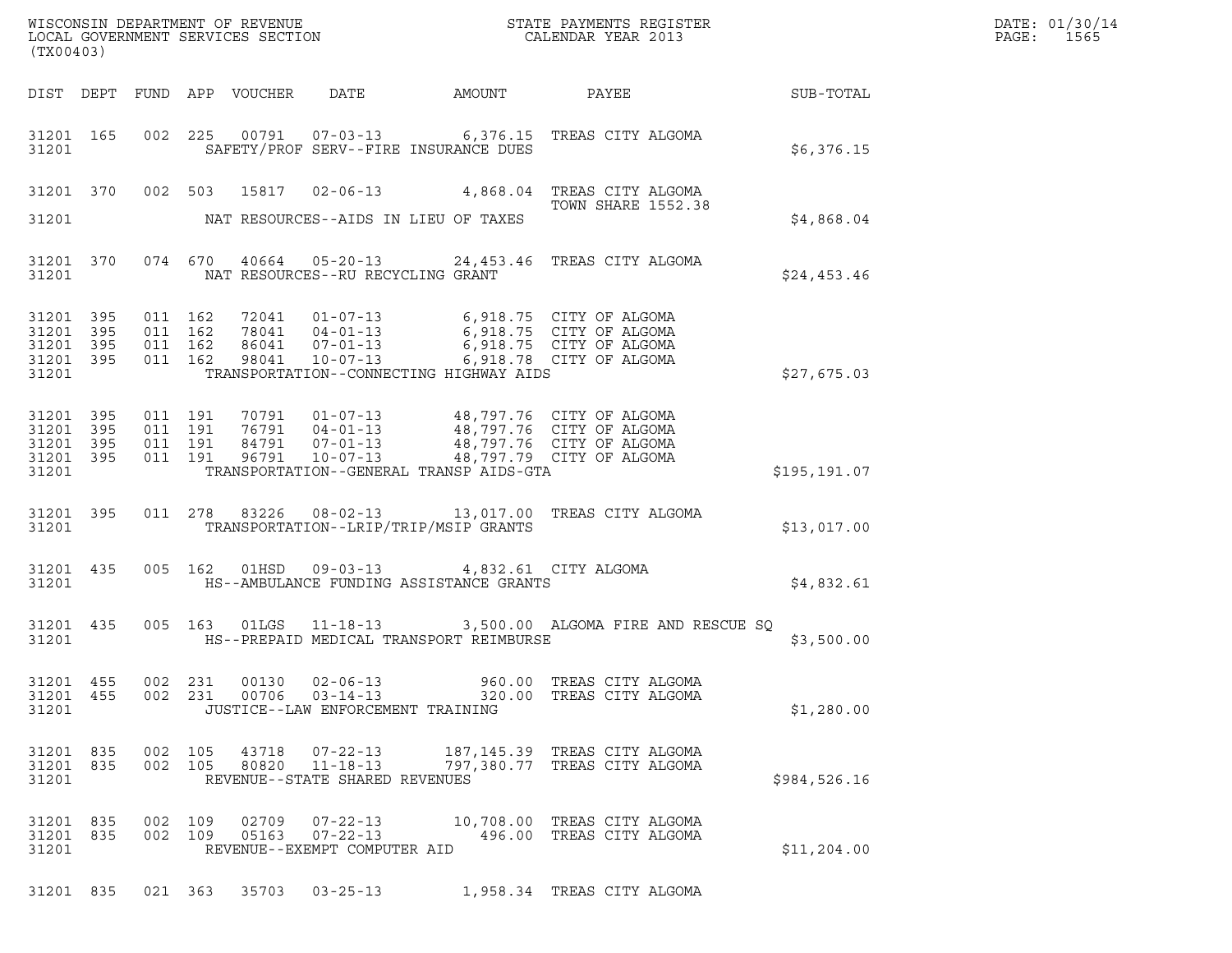| (TX00403) |                           |      |     | WISCONSIN DEPARTMENT OF REVENUE<br>LOCAL GOVERNMENT SERVICES SECTION |                               | STATE PAYMENTS REGISTER<br>CALENDAR YEAR 2013 |       | PAGE:          | DATE: 01/30/14<br>1566 |  |
|-----------|---------------------------|------|-----|----------------------------------------------------------------------|-------------------------------|-----------------------------------------------|-------|----------------|------------------------|--|
| DIST      | DEPT                      | FUND | APP | <b>VOUCHER</b>                                                       | DATE                          | AMOUNT                                        | PAYEE | SUB-TOTAL      |                        |  |
| 31201     | REVENUE--LOTTERY CREDIT - |      |     |                                                                      |                               |                                               |       | \$1,958.34     |                        |  |
| 31201     |                           |      |     |                                                                      | DISTRICT TOTAL APPROPRIATIONS |                                               |       | \$1,278,881.86 |                        |  |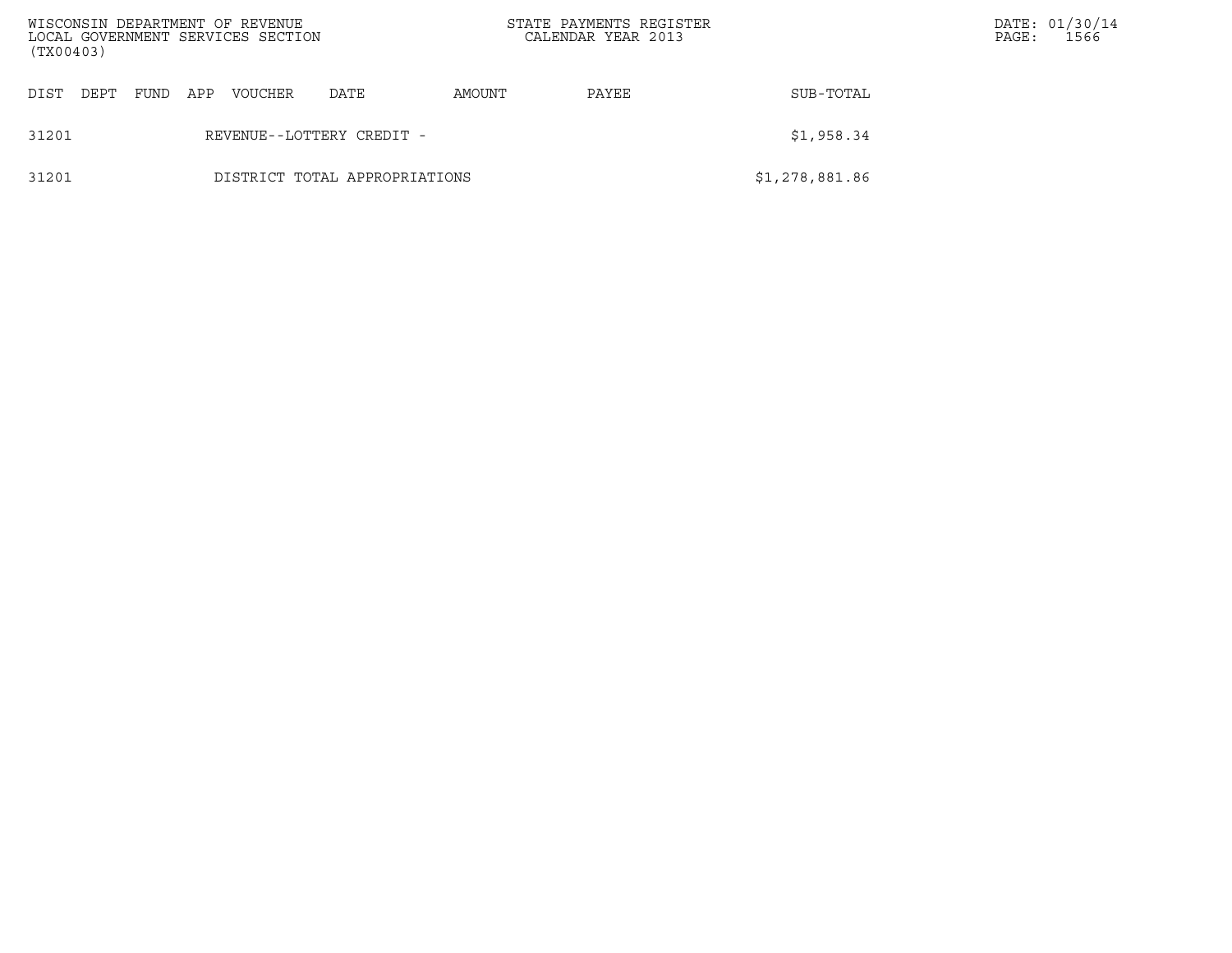| (TX00403)                                             |           |                    |                                          |                                 |                                                                    |                                                                                          |                                                                                                                                                                                              |                  | DATE: 01/30/14<br>PAGE:<br>1567 |
|-------------------------------------------------------|-----------|--------------------|------------------------------------------|---------------------------------|--------------------------------------------------------------------|------------------------------------------------------------------------------------------|----------------------------------------------------------------------------------------------------------------------------------------------------------------------------------------------|------------------|---------------------------------|
|                                                       |           |                    |                                          | DIST DEPT FUND APP VOUCHER DATE |                                                                    | AMOUNT                                                                                   | PAYEE                                                                                                                                                                                        | <b>SUB-TOTAL</b> |                                 |
| 31241                                                 | 31241 165 |                    |                                          |                                 |                                                                    | SAFETY/PROF SERV--FIRE INSURANCE DUES                                                    | 002 225 00792 07-03-13 6,217.56 TREAS CITY KEWAUNEE                                                                                                                                          | \$6,217.56       |                                 |
|                                                       |           |                    |                                          | 31241 370 002 503 15818         |                                                                    |                                                                                          | 02-06-13 519.39 TREAS CITY KEWAUNEE<br>TOWN SHARE 134.97                                                                                                                                     |                  |                                 |
| 31241                                                 |           |                    |                                          |                                 |                                                                    | NAT RESOURCES--AIDS IN LIEU OF TAXES                                                     |                                                                                                                                                                                              | \$519.39         |                                 |
| 31241 370<br>31241                                    | 31241 370 | 012 579            |                                          | 18545<br>012 579 18545          |                                                                    | NAT RESOURCES--AIDS IN LIEU OF TAXES                                                     | 04-15-13 61.84 TREAS CITY KEWAUNEE<br>04-15-13 10.08 TREAS CITY KEWAUNEE                                                                                                                     | \$71.92          |                                 |
| 31241                                                 | 31241 370 |                    |                                          |                                 | NAT RESOURCES--RU RECYCLING GRANT                                  |                                                                                          | 074 670 40665 05-20-13 19,389.90 TREAS CITY KEWAUNEE                                                                                                                                         | \$19,389.90      |                                 |
| 31241 395<br>31241<br>31241 395<br>31241 395<br>31241 | 395       | 011 162<br>011 162 | 011 162<br>011 162                       |                                 | 72042  01-07-13<br>78042  04-01-13<br>86042 07-01-13               | TRANSPORTATION--CONNECTING HIGHWAY AIDS                                                  | 8,277.23 CITY OF KEWAUNEE<br>$8,277.23$ CITY OF KEWAUNEE<br>8,277.23 CITY OF KEWAUNEE<br>86042  07-01-13  8,277.23  CITY OF KEWAUNEE<br>98042  10-07-13  8,277.25  CITY OF KEWAUNEE          | \$33,108.94      |                                 |
| 31241<br>31241 395<br>31241 395<br>31241 395<br>31241 | 395       |                    | 011 191<br>011 191<br>011 191<br>011 191 |                                 |                                                                    | TRANSPORTATION--GENERAL TRANSP AIDS-GTA                                                  | 70792  01-07-13  45,946.37  CITY OF KEWAUNEE<br>76792  04-01-13  45,946.37  CITY OF KEWAUNEE<br>84792  07-01-13  45,946.37  CITY OF KEWAUNEE<br>96792  10-07-13  45,946.39  CITY OF KEWAUNEE | \$183,785.50     |                                 |
| 31241                                                 | 31241 435 |                    |                                          |                                 |                                                                    | 005 162 01HSD 09-03-13 4,855.51 CITY KEWAUNEE<br>HS--AMBULANCE FUNDING ASSISTANCE GRANTS |                                                                                                                                                                                              | \$4,855.51       |                                 |
| 31241 435<br>31241                                    |           |                    |                                          |                                 |                                                                    | HS--PREPAID MEDICAL TRANSPORT REIMBURSE                                                  | 005 163 01LGS 11-18-13 4,700.00 CITY OF KEWAUNEE                                                                                                                                             | \$4,700.00       |                                 |
| 31241                                                 | 31241 455 |                    |                                          |                                 | 002 231 00346 02-08-13<br>JUSTICE--LAW ENFORCEMENT TRAINING        |                                                                                          | 960.00 TREAS CITY KEWAUNEE                                                                                                                                                                   | \$960.00         |                                 |
| 31241 835<br>31241 835<br>31241                       |           |                    | 002 105<br>002 105                       | 80821                           | 43719 07-22-13<br>$11 - 18 - 13$<br>REVENUE--STATE SHARED REVENUES |                                                                                          | 103,961.20 TREAS CITY KEWAUNEE<br>463,920.35 TREAS CITY KEWAUNEE                                                                                                                             | \$567,881.55     |                                 |
| 31241 835<br>31241 835<br>31241                       |           |                    | 002 109<br>002 109                       |                                 | REVENUE--EXEMPT COMPUTER AID                                       |                                                                                          |                                                                                                                                                                                              | \$5,095.00       |                                 |
| 31241 835                                             |           |                    |                                          |                                 | 021 363 35704 03-25-13                                             |                                                                                          | 573.84 TREAS CITY KEWAUNEE                                                                                                                                                                   |                  |                                 |